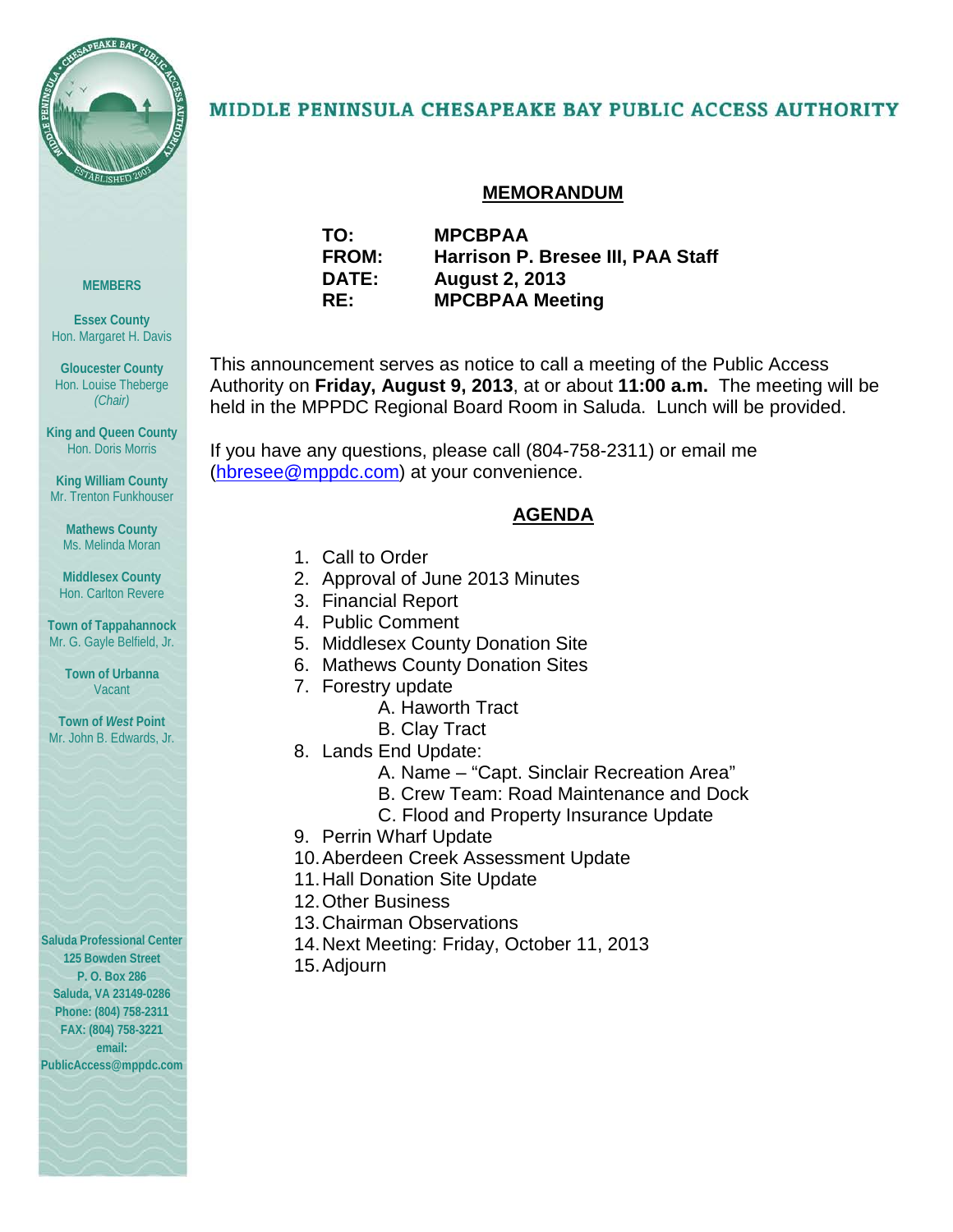## MIDDLE PENINSULA CHESAPEAKE BAY PUBLIC ACCESS AUTHORITY **MINUTES** June 21, 2013 Middle Peninsula Planning District Commission Saluda, Virginia

## **1. Call to Order**

**Attending:** Mr. Brett Schardein, King William County, Mr. John Edwards, Town of West Point, Mr. Carlton Revere, Middlesex County, Mr. Jimmy Sydnor, Town of Tappahannock, Ms. Louise Theberge, Gloucester County, and MPPDC Staff, Mr. Lewis Lawrence and Mr. Harrison P. Bresee III.

## **2. Approval of December 2012, January 2013 Emergency Meeting, and March 2013 Special Meeting Minutes**

Chairman Louise Theberge requested a motion to approve the April 2013 minutes. Mr. Carlton Revere moved that the minutes be approved. Mr. John Edwards seconded the motion. Chairman Louise Theberge asked for any discussion. Motion carried by unanimous vote.

## **3. Approval of April 2013 Financial Report**

Mr. Bresee reviewed the June 2013 financial report. Chairman Louise Theberge requested a motion to approve the June 2013 financial report subject to audit. Mr. Jimmy Sydnor moved that the financial report be approved. Mr. John Edwards seconded the motion. Chairman Louise Theberge asked for any discussion. Motion carried by unanimous vote.

## **4. Public Comment**

None.

## **5. Resolution to open checking account with Citizens and Farmers Bank**

Mr. Bresee spoke about the need to authorize the signing of necessary banking documents to establish a checking account. A resolution authorizing the officers to sign the necessary banking documents to establish a checking account was presented. Mr. John Edwards made a motion to approve the resolution. Mr. Jimmy Sydnor seconded the motion. Chairman Louise Theberge asked for any discussion. Motion carried by unanimous vote.

## 6. **Two Mathews County Donation Sites**

Mr. Lawrence spoke about the two Mathews County Donation Sites, the "North River Road and Cardinal Road" site (4 acre pine plantation – no waterfront) and the Sloop Landing site ( 1.78 acre waterfront lot in a subdivision with a deeded common area). A motion to have the Chair or MPCBPAA officers execute the necessary documents to effect the transfer of the properties was made by Mr. Carlton Revere. Mr. John Edwards seconded the motion. Chairman Louise Theberge asked for any discussion. Motion carried by unanimous vote.

## **7. Adoption of Annual Work Plan and Budget**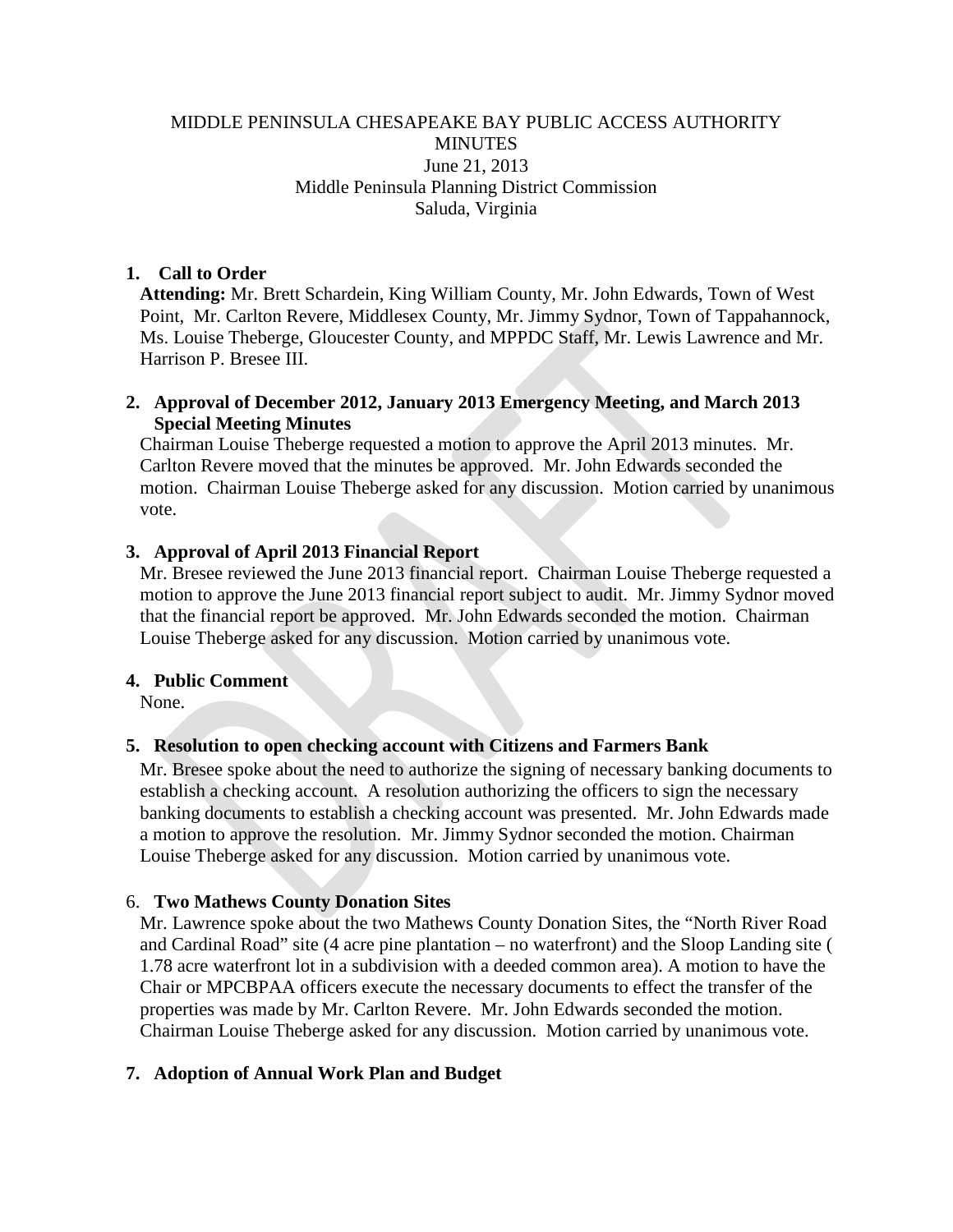Mr. Bresee discussed the PAA Annual Work Plan and Budget. Mr. Carlton Revere made a motion to adopt the annual work plan and budget. Mr. John Edwards seconded the motion. Chairman Louise Theberge asked for any discussion. Motion carried by unanimous vote.

## **8. Discussion of voting for officers.**

Mr. Lawrence discussed the issue of the need to vote in new officers in January 2014 when the current Chair and Vice-chair rotate off the board. The need to pay bills monthly when the board only meets every  $2<sup>nd</sup>$  month was discussed. A motion was made by Mr. Carlton Revere to appoint Mr. Lewis Lawrence as Secretary, authorizing him to sign checks up to \$1000.00; set up electronic payment of bills; and to notify the Treasurer with the monthly payment register. Mr. John Edwards seconded the motion. Chairman Louise Theberge asked for any discussion. Motion carried by unanimous vote.

## **9. Forestry Update**

Mr. Bresee advised the Board that the Haworth Property timbering is projected to be completed by October 2013; the Browne Property has not moved; the Clay Property has bids in and the winning bid is included in the packet; and the Lands End property has been cruised. No action was taken

## **10. Lands End Update**

Mr. Lawrence discussed several aspects concerning the Lands End property: a) In response to the Gloucester County Commissioner of Revenue's (COR) inquiry about the tax status of the MPCBPAA, the COR has been advised that the MPCBPAA is tax exempt. A legal opinion is included in the packet. b) The Lands End grant from the Coastal Program (CZM) to develop a pre-management plan is approved and the first meeting of stakeholders will convene in July. c) The crew team board has met and has agreed to maintain the road. They also have applied for a permit to put in a dock. It is under review. d) Flood insurance is still on hold until an elevation survey can be done on the property. Property insurance is in place. e) A new tenant is in the brick rancher at \$1200 per month rent. A 12 month contract has been signed and a local realtor is managing the property.

## **11. Perrin Wharf Update**

Mr. Bresee gave an update on the progress of the slip construction at the Perrin Wharf. A VMRC/ Joint Permit Application has been submitted. The application should be approved by July with construction estimated to be complete by September 2013.

## **12. Aberdeen Creek Assessment Plan**

Mr. Bresee gave an update on a grant to pursue an Aberdeen Creek Management Plan. The grant to the Coastal Program has been submitted and is awaiting approval.

## **13. Hall Donation Update**

Mr. Lawrence spoke about the fact that a ROW exists to the Hall Property and the neighbors are out of legal options (barring a lawsuit). The MPCBPAA will now move forward with developing a management plan for the property.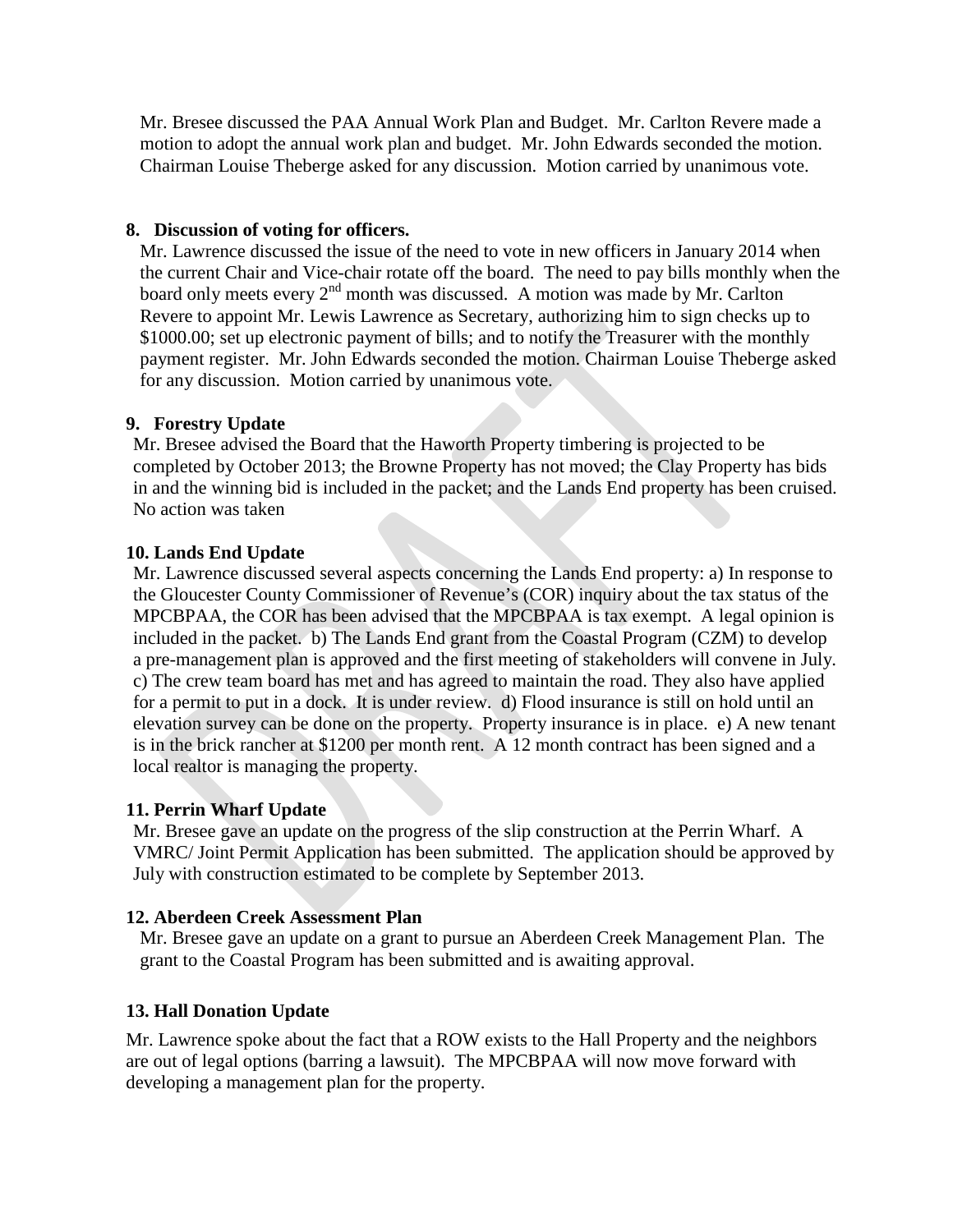#### **14. Tidal Wetlands Bank Discussion**

Mr. Lawrence discussed the fact that he had been contacted by a company that builds Wetlands for Wetland Banks in Virginia. Mr. Lawrence asked them to research if there were any potential for a Tidal Wetlands Bank on the Lands End Property. The company offered to research the property and find an answer. No action was taken.

#### **15. Other Business**

Mr. Lawrence spoke on the potential for public access on the old reservoir site in King William County. No action was taken.

## **16. Chairman Observations**

None.

## **17. Next Meeting**

The Next Middle Peninsula Chesapeake Bay Public Access Authority Meeting is scheduled for August 9, 2013 at 11:00 am in the Middle Peninsula Planning District Commission's Regional Board Room.

#### **18. Adjourn**

On a motion by Mr. John Edwards and seconded by Mr. Carlton Revere, and by unanimous vote, the meeting adjourned at 1:11 pm.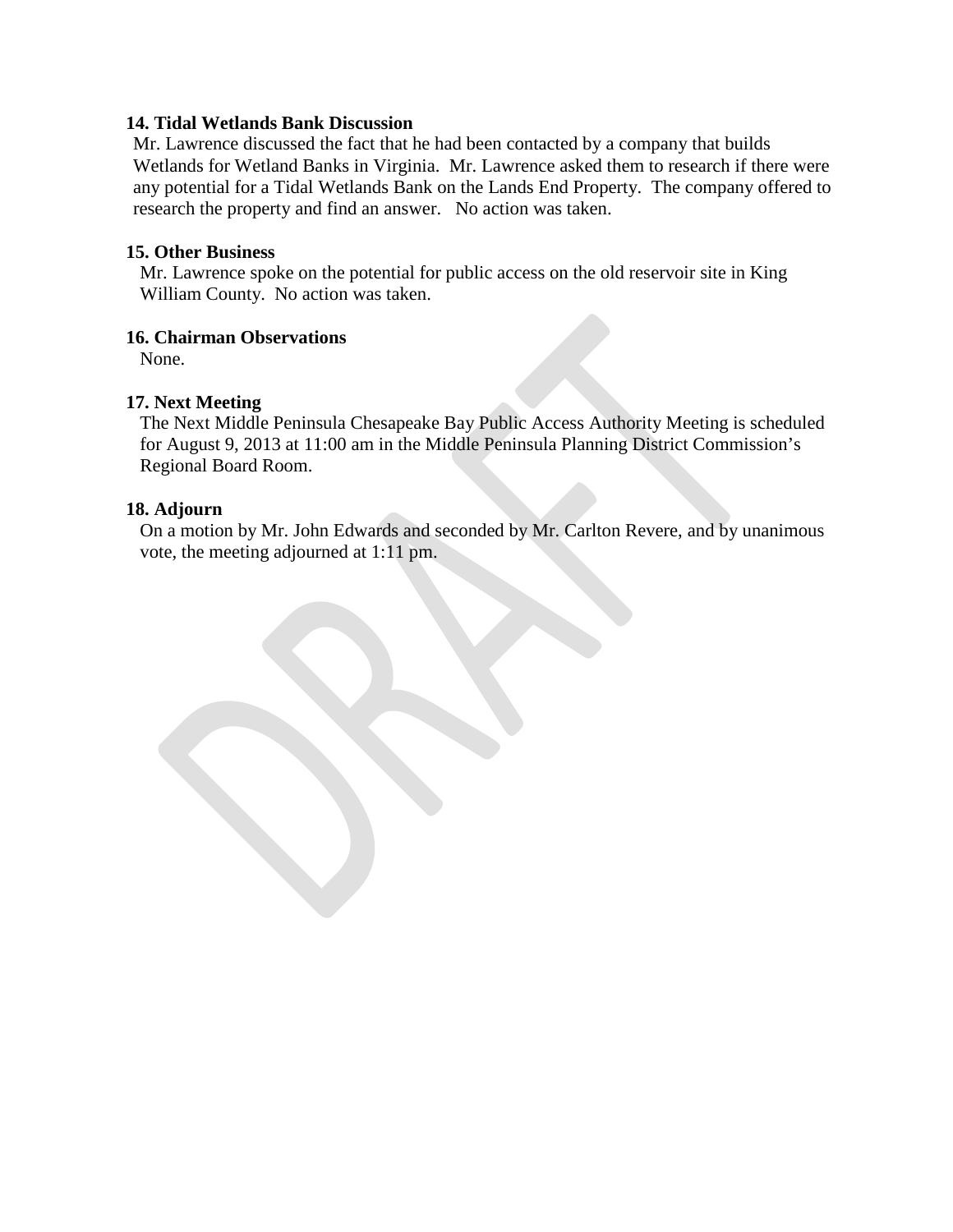## **Balance Sheet**

|                                   |       | Middle Peninsula Chesapeake Bay Public Access Authority | <b>Run Date:</b>                | 8/1/13     |
|-----------------------------------|-------|---------------------------------------------------------|---------------------------------|------------|
| Period From: 07/01/13 to 07/31/13 |       |                                                         | <b>Run Time:</b><br>Page 1 of 2 | 1:36:19 pm |
| <b>Assets:</b>                    |       |                                                         |                                 |            |
|                                   | 10000 | Checking                                                | 15,252.10                       |            |
|                                   | 10100 | LGIP                                                    | 1,009.49                        |            |
|                                   | 11001 | <b>Browne Tract</b>                                     | 254,849.00                      |            |
|                                   | 11002 | Clay Tract                                              | 907,695.00                      |            |
|                                   | 11003 | Haworth Tract                                           | 174,000.00                      |            |
|                                   | 11004 | <b>Hall Tract</b>                                       | 305,700.00                      |            |
|                                   | 11005 | <b>Shenk Property</b>                                   | 7,000.00                        |            |
|                                   | 11006 | Lands End                                               | 1,423,600.00                    |            |
|                                   |       | <b>Total Assets:</b>                                    | \$3,089,105.59                  |            |
| <b>Liabilities:</b>               |       |                                                         |                                 |            |
|                                   | 20000 | <b>Accounts Payable</b>                                 | 50.00                           |            |
|                                   |       | <b>Total Liabilities:</b>                               | \$50.00                         |            |
| <b>Projects</b>                   |       |                                                         |                                 |            |
|                                   | 30014 | Administration_FY14                                     | 13,113.16                       |            |
|                                   | 31003 | <b>Haworth Tract Administration</b>                     | 2,877.64                        |            |
|                                   | 31006 | Lands End Property Administration                       | $-3,525.28$                     |            |
|                                   | 32000 | Perrin Wharf Improvements                               | $-263.42$                       |            |
|                                   | 39000 | <b>General Fund Balance</b>                             | 3,076,853.49                    |            |
|                                   |       | <b>Total Projects</b>                                   | \$3,089,055.59                  |            |
|                                   |       | <b>Total Liabilities and Projects</b>                   | 3,089,105.59                    |            |
|                                   |       |                                                         |                                 |            |
|                                   |       | <b>Net Difference to be Reconciled</b>                  | \$0.00                          |            |
|                                   |       | <b>Total Adjustment</b>                                 | \$0.00                          |            |
|                                   |       | <b>Unreconciled Balance</b>                             | \$0.00                          |            |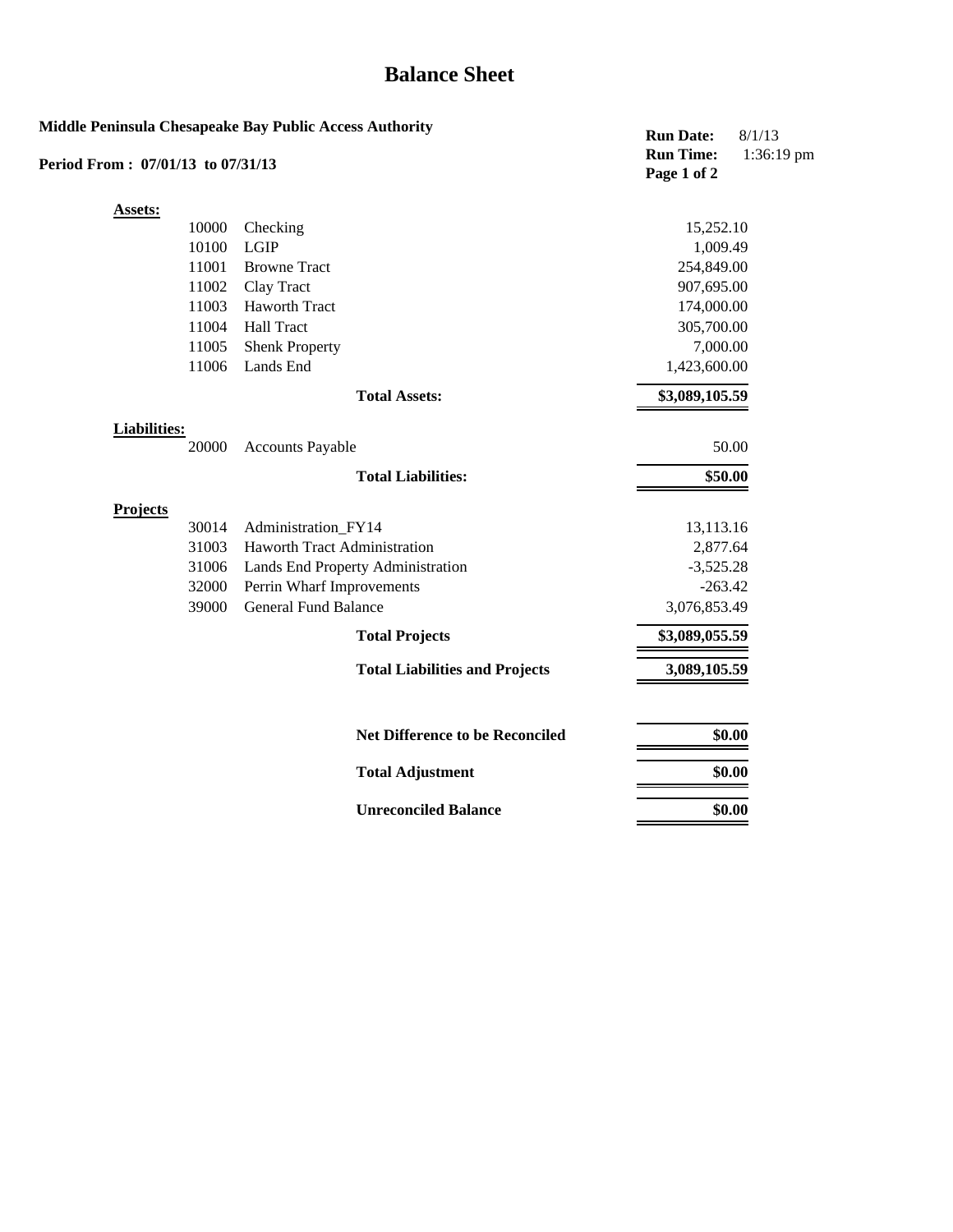## **Balance Sheet**

| Middle Peninsula Chesapeake Bay Public Access Authority<br>Period From: 07/01/13 to 07/31/13 |                                                             | <b>Run Date:</b><br><b>Run Time:</b><br>Page 2 of 2 | 8/1/13<br>1:36:19 pm |
|----------------------------------------------------------------------------------------------|-------------------------------------------------------------|-----------------------------------------------------|----------------------|
| <b>Reconciling Items </b>                                                                    |                                                             |                                                     |                      |
| (1)                                                                                          | Paid Salaries are<br>Timesheets show<br>Difference          | 0.00<br>0.00<br>0.00                                |                      |
|                                                                                              | (2) Leave accrued this year                                 | 0.00                                                |                      |
| (3)                                                                                          | Fringe Pool is<br>Fringe allocated<br>Difference            | 0.00<br>0.00<br>0.00                                |                      |
| (4)                                                                                          | Indirect Pool is<br><b>Indirect Allocated</b><br>Difference | 0.00<br>0.00<br>0.00                                |                      |

| Total adjustments | \$0.00 |
|-------------------|--------|
|                   |        |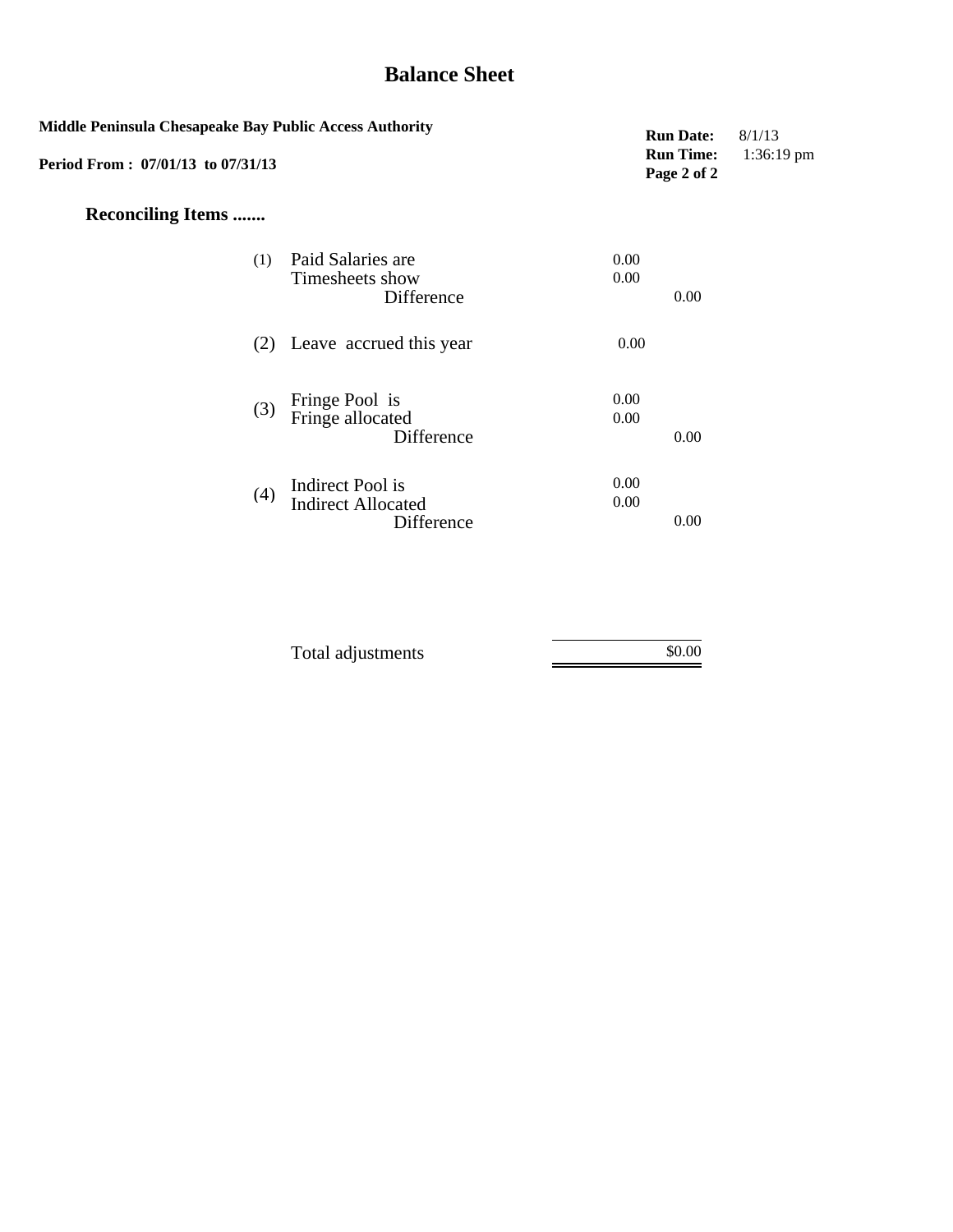## **Agencywide Line Item Revenues and Expenditures**

## **Middle Peninsula Chesapeake Bay Public Access Autho**

Run Date: 08/01/2013 Run Time: 1:49:21 pm Page 1 of 1

#### **Period:** 07/01/2013 to 07/31/2013

**With Indirect Detail**

|                 | <b>Code &amp; Description</b>     | <b>Budget</b> | <b>Current</b> | <b>YTD</b> | Un/Ovr      | % Bud    |
|-----------------|-----------------------------------|---------------|----------------|------------|-------------|----------|
| <b>Revenues</b> |                                   |               |                |            |             |          |
| 40100           | DEQ (CZM)                         | 6,000.00      | 0.00           | 0.00       | 6,000.00    | 0.00%    |
| 40200           | <b>Interest Income</b>            | 50.00         | 0.00           | 0.00       | 50.00       | 0.00%    |
| 40211           | <b>Hunting Fees</b>               | 1,600.00      | 0.00           | 0.00       | 1,600.00    | $0.00\%$ |
| 40212           | Rental Income                     | 12,960.00     | 0.00           | 0.00       | 12,960.00   | 0.00%    |
| 40213           | <b>Timber Sales</b>               | 38,000.00     | 18,581.46      | 18,581.46  | 19,418.54   | 48.90%   |
| 40214           | Wharf Tie-Up Fees                 | 8,000.00      | 0.00           | 0.00       | 8,000.00    | $0.00\%$ |
|                 | <b>Revenues</b>                   | 66,610.00     | 18,581.46      | 18,581.46  | 48,028.54   | 27.90%   |
| <b>Expenses</b> |                                   |               |                |            |             |          |
| 52100           | Property Insurance                | 2,612.00      | 0.00           | 0.00       | 2,612.00    | $0.00\%$ |
| 52101           | <b>Facilities Maintenance</b>     | 0.00          | 1,065.00       | 1,065.00   | $-1,065.00$ | 0.00%    |
| 52110           | <b>Utilities</b>                  | 600.00        | $-23.41$       | $-23.41$   | 623.41      | $-3.90%$ |
| 55000           | Workshops/Conferences             | 0.00          | 50.00          | 50.00      | $-50.00$    | 0.00%    |
| 56001           | Consulting/Contractual            | 7,125.00      | 3,974.64       | 3,974.64   | 3,150.36    | 55.78%   |
| 56003           | Accounting                        | 3,125.00      | 50.00          | 50.00      | 3,075.00    | 1.60%    |
| 56004           | Legal                             | 5,000.00      | 485.62         | 485.62     | 4,514.38    | 9.71%    |
| 56006           | Construction                      | 5,400.00      | 0.00           | 0.00       | 5,400.00    | $0.00\%$ |
| 56007           | Fees & Permits                    | 0.00          | 95.00          | 95.00      | $-95.00$    | 0.00%    |
| 56008           | <b>Public Officials Insurance</b> | 448.00        | 0.00           | 0.00       | 448.00      | $0.00\%$ |
| 57900           | Miscellaneous Expense             | 0.00          | 682.51         | 682.51     | $-682.51$   | 0.00%    |
|                 | <b>Expenses</b>                   | 24,310.00     | 6,379.36       | 6,379.36   | 17,930.64   | 26.24%   |
|                 |                                   |               |                |            |             |          |

| <b>Agency Balance</b> | 42,300.00 | 12,202.10 | 12,202.10 |
|-----------------------|-----------|-----------|-----------|
|                       |           |           |           |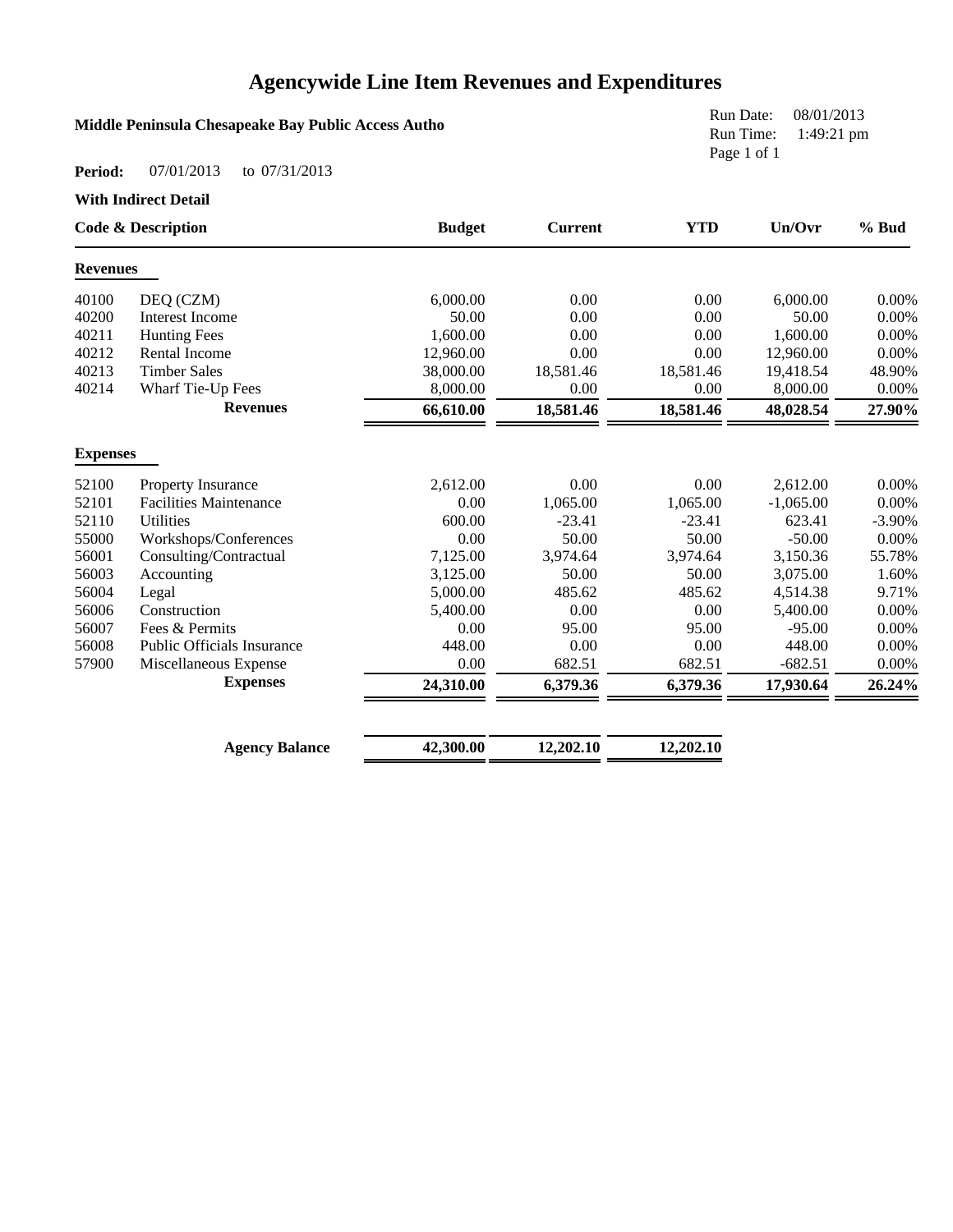## **Middle Peninsula Chesapeake Bay Public Access Autho**

**Period 07/01/13 to 07/31/13**

Run Date: 08/01/2013 Run Time: 1:47:24 pm Page 1 of 5

|                                  | 30014 Administration FY14                                              |                                          | <b>Project Period</b>        |                                 | 07/01/2013 to 06/30/2014        |                                 |                                                                       |                       |
|----------------------------------|------------------------------------------------------------------------|------------------------------------------|------------------------------|---------------------------------|---------------------------------|---------------------------------|-----------------------------------------------------------------------|-----------------------|
|                                  | <b>Element Code &amp; Description</b>                                  | <b>Budget</b>                            | <b>Prior Year</b>            | <b>Current</b>                  | <b>YTD</b>                      | Proj Tot                        | Un/Ovr                                                                | $%$ Bud               |
| <b>Revenues</b>                  |                                                                        |                                          |                              |                                 |                                 |                                 |                                                                       |                       |
| 40200<br>40211<br>40213          | <b>Interest Income</b><br><b>Hunting Fees</b><br><b>Timber Sales</b>   | 50.00<br>1,600.00<br>14,000.00           | 0.00<br>0.00<br>0.00         | 0.00<br>0.00<br>13,845.67       | 0.00<br>0.00<br>13,845.67       | 0.00<br>0.00<br>13,845.67       | 1,600.00 0.00%<br>154.33                                              | 50.00 0.00%<br>98.90% |
|                                  | Revenues                                                               | 15,650.00                                | 0.00                         | 13,845.67                       | 13,845.67                       | 13,845.67                       | 1,804.33 88.47%                                                       |                       |
|                                  | Balance:                                                               | 15,650.00                                | 0.00                         | 13,845.67                       | 13,845.67                       | 13,845.67                       |                                                                       |                       |
|                                  | 300140 FY14 General Admin                                              |                                          |                              |                                 |                                 |                                 |                                                                       |                       |
| <b>Expenses</b>                  |                                                                        |                                          |                              |                                 |                                 |                                 |                                                                       |                       |
| 56001<br>56003<br>56004<br>57900 | Consulting/Contractual<br>Accounting<br>Legal<br>Miscellaneous Expense | 6,800.00<br>3,125.00<br>5,000.00<br>0.00 | 0.00<br>0.00<br>0.00<br>0.00 | 0.00<br>50.00<br>0.00<br>682.51 | 0.00<br>50.00<br>0.00<br>682.51 | 0.00<br>50.00<br>0.00<br>682.51 | 6.800.00 0.00%<br>3,075.00 1.60%<br>5,000.00 0.00%<br>$-682.51$ 0.00% |                       |
|                                  | Expenses                                                               | 14,925.00                                | 0.00                         | 732.51                          | 732.51                          | 732.51                          | 14,192.49 4.91%                                                       |                       |
|                                  | Balance:                                                               | $-14,925.00$                             | 0.00                         | $-732.51$                       | $-732.51$                       | $-732.51$                       |                                                                       |                       |
|                                  | <b>Project Revenues:</b>                                               | 15,650.00                                | 0.00                         | 13,845.67                       | 13,845.67                       | 13,845.67                       | 1,804.33 88.47%                                                       |                       |
|                                  | <b>Project Expense:</b>                                                | 14,925.00                                | 0.00                         | 732.51                          | 732.51                          | 732.51                          | 14,192.49 4.91%                                                       |                       |
|                                  | <b>Project Balance:</b>                                                | 725.00                                   | 0.00                         | 13,113.16                       | 13,113.16                       | 13,113.16                       |                                                                       |                       |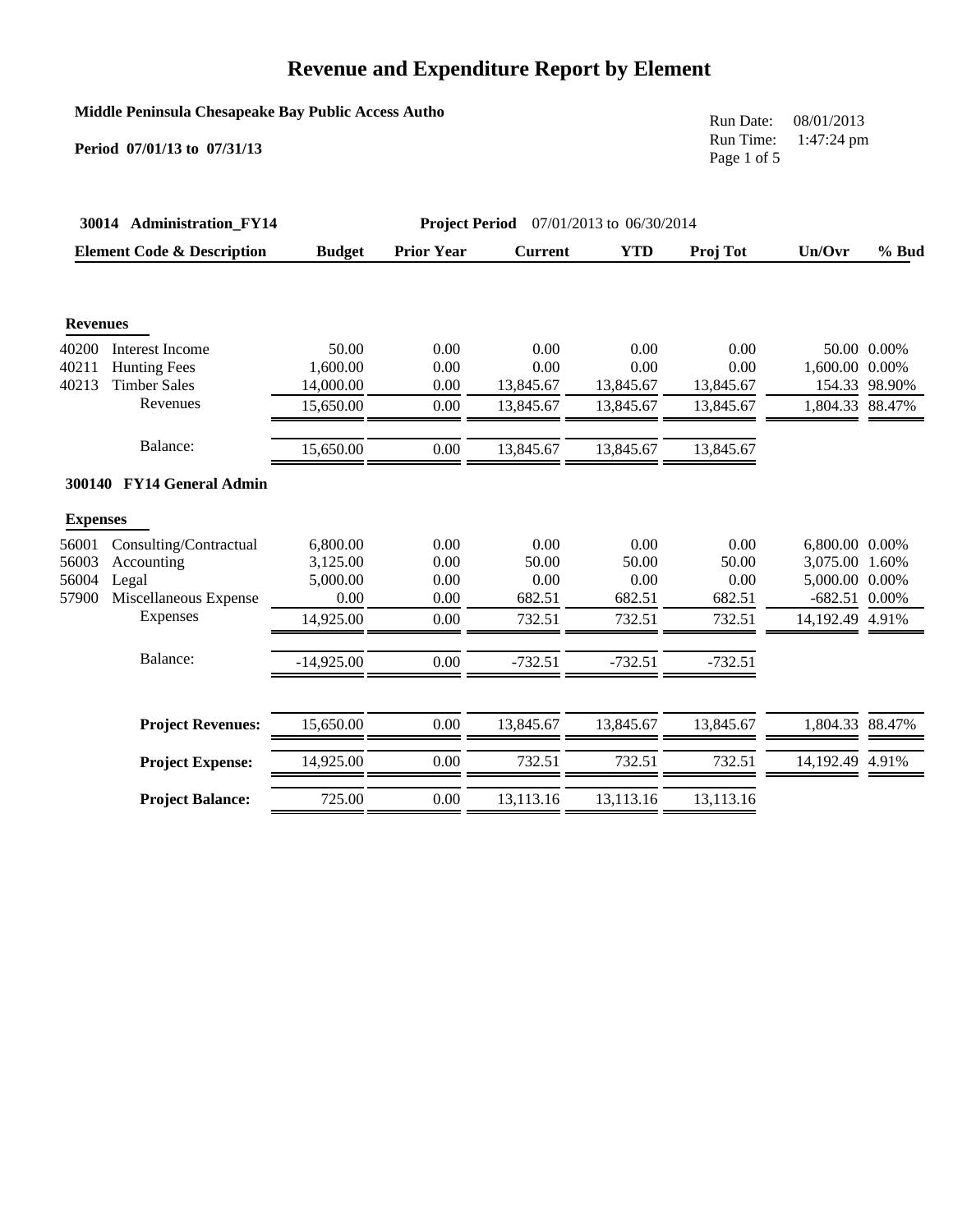|                 | Middle Peninsula Chesapeake Bay Public Access Autho<br>Period 07/01/13 to 07/31/13 |               |                       |                |            | Run Date:<br>Run Time:<br>Page 2 of 5 | 08/01/2013<br>$1:47:24 \text{ pm}$ |         |
|-----------------|------------------------------------------------------------------------------------|---------------|-----------------------|----------------|------------|---------------------------------------|------------------------------------|---------|
|                 | 31003 Haworth Tract Administration                                                 |               | <b>Project Period</b> |                | to         |                                       |                                    |         |
|                 | <b>Element Code &amp; Description</b>                                              | <b>Budget</b> | <b>Prior Year</b>     | <b>Current</b> | <b>YTD</b> | Proj Tot                              | Un/Ovr                             | $%$ Bud |
|                 | 310030 Haworth Tract Administration                                                |               |                       |                |            |                                       |                                    |         |
| <b>Revenues</b> |                                                                                    |               |                       |                |            |                                       |                                    |         |
| 40213           | <b>Timber Sales</b>                                                                | 16,000.00     | 0.00                  | 4,735.79       | 4,735.79   | 4,735.79                              | 11,264.21                          | 29.60%  |
|                 | Revenues                                                                           | 16,000.00     | 0.00                  | 4,735.79       | 4,735.79   | 4,735.79                              | 11,264.21 29.60%                   |         |
| <b>Expenses</b> |                                                                                    |               |                       |                |            |                                       |                                    |         |
| 56001           | Consulting/Contractual                                                             | 0.00          | 0.00                  | 1,858.15       | 1,858.15   | 1,858.15                              | $-1,858.15$ 0.00%                  |         |
|                 | Expenses                                                                           | 0.00          | 0.00                  | 1,858.15       | 1,858.15   | 1,858.15                              | $-1,858.15$ 0.00%                  |         |
|                 | Balance:                                                                           | 16,000.00     | 0.00                  | 2,877.64       | 2,877.64   | 2,877.64                              |                                    |         |
|                 | <b>Project Revenues:</b>                                                           | 16,000.00     | 0.00                  | 4,735.79       | 4,735.79   | 4,735.79                              | 11,264.21 29.60%                   |         |
|                 | <b>Project Expense:</b>                                                            | 0.00          | 0.00                  | 1,858.15       | 1,858.15   | 1,858.15                              | $-1,858.15$ 0.00%                  |         |
|                 | <b>Project Balance:</b>                                                            | 16,000.00     | 0.00                  | 2,877.64       | 2,877.64   | 2,877.64                              |                                    |         |
|                 |                                                                                    |               |                       |                |            |                                       |                                    |         |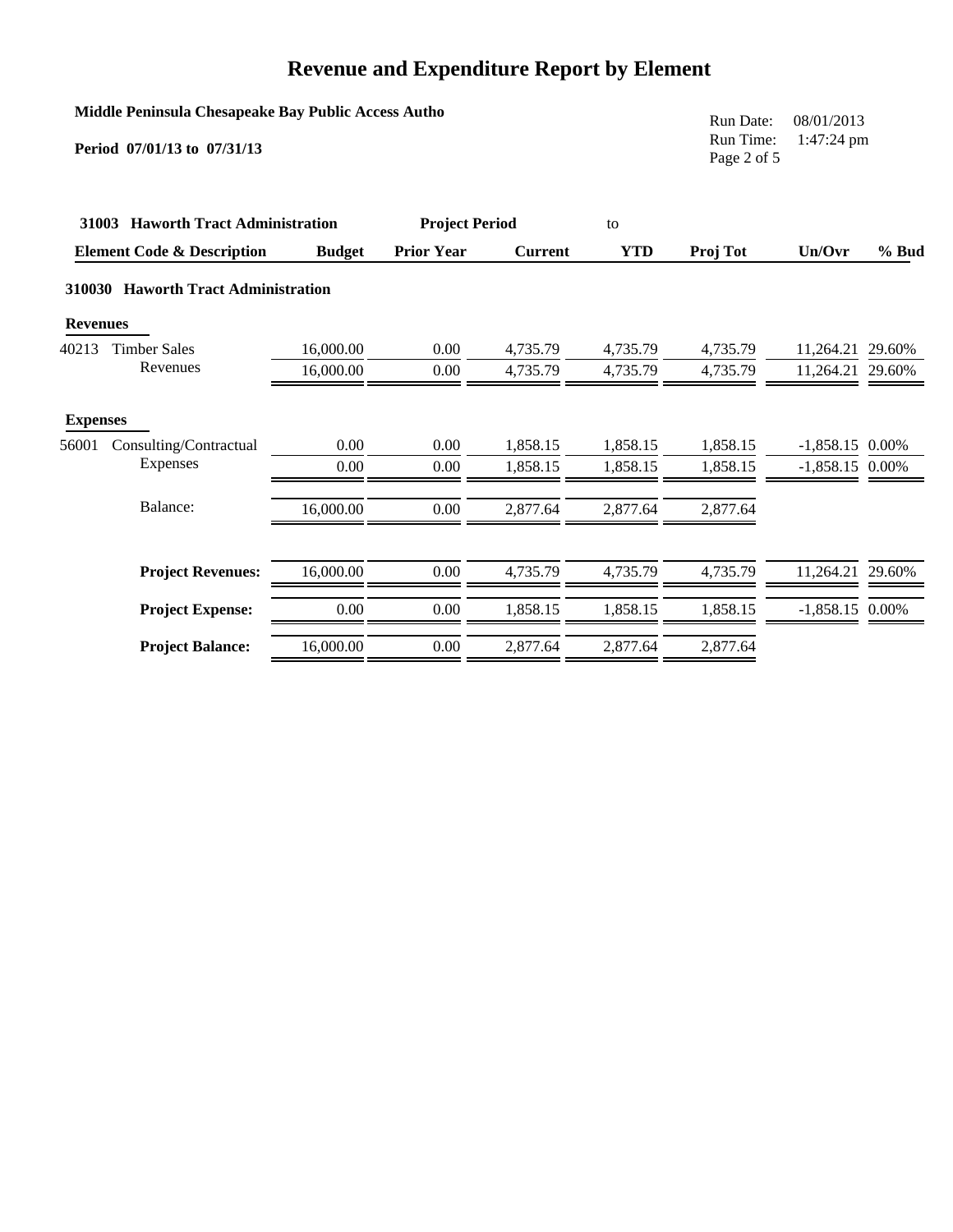|                 | Middle Peninsula Chesapeake Bay Public Access Autho<br>Period 07/01/13 to 07/31/13 |               |                       |                 |                 | Run Date:<br>Run Time:<br>Page 3 of 5 | 08/01/2013<br>1:47:24 pm |                   |
|-----------------|------------------------------------------------------------------------------------|---------------|-----------------------|-----------------|-----------------|---------------------------------------|--------------------------|-------------------|
|                 | 31006 Lands End Property Administration                                            |               | <b>Project Period</b> |                 | to              |                                       |                          |                   |
|                 | <b>Element Code &amp; Description</b>                                              | <b>Budget</b> | <b>Prior Year</b>     | <b>Current</b>  | <b>YTD</b>      | Proj Tot                              | Un/Ovr                   | $%$ Bud           |
|                 | 310060 Lands End Tenant House Admin                                                |               |                       |                 |                 |                                       |                          |                   |
| <b>Revenues</b> |                                                                                    |               |                       |                 |                 |                                       |                          |                   |
|                 | 40212 Rental Income                                                                | 12,960.00     | 1,080.00              | 0.00            | 0.00            | 1,080.00                              | 11,880.00 8.33%          |                   |
|                 | Revenues                                                                           | 12,960.00     | 1,080.00              | 0.00            | 0.00            | 1,080.00                              | 11,880.00                | 8.33%             |
| <b>Expenses</b> |                                                                                    |               |                       |                 |                 |                                       |                          |                   |
| 52101           | <b>Facilities Maintenance</b>                                                      | 0.00          | 0.00                  | 990.00          | 990.00          | 990.00                                | -990.00 0.00%            |                   |
|                 | Expenses                                                                           | 0.00          | 0.00                  | 990.00          | 990.00          | 990.00                                | -990.00 0.00%            |                   |
|                 | Balance:                                                                           | 12,960.00     | 1,080.00              | $-990.00$       | $-990.00$       | 90.00                                 |                          |                   |
|                 | 310061 Lands End Main House                                                        |               |                       |                 |                 |                                       |                          |                   |
| <b>Revenues</b> |                                                                                    |               |                       |                 |                 |                                       |                          |                   |
| 40213           | <b>Timber Sales</b>                                                                | 8,000.00      | 0.00                  | 0.00            | 0.00            | 0.00                                  | 8,000.00 0.00%           |                   |
|                 | Revenues                                                                           | 8,000.00      | 0.00                  | 0.00            | 0.00            | 0.00                                  | 8,000.00 0.00%           |                   |
| <b>Expenses</b> |                                                                                    |               |                       |                 |                 |                                       |                          |                   |
| 52100           | Property Insurance                                                                 | 2,007.00      | 2,007.00              | 0.00            | 0.00            | 2,007.00                              |                          | 0.00 100.00%      |
| 52101           | <b>Facilities Maintenance</b>                                                      | 0.00          | 1,690.75              | 75.00           | 75.00           | 1,765.75                              | $-1,765.75$ 0.00%        |                   |
| 52110           | Utilities                                                                          | 600.00        | 403.56                | $-23.41$        | $-23.41$        | 380.15                                |                          | 219.85 63.36%     |
| 55000<br>56004  | Workshops/Conferences<br>Legal                                                     | 0.00<br>0.00  | 0.00<br>5,159.13      | 50.00<br>485.62 | 50.00<br>485.62 | 50.00<br>5,644.75                     | $-5,644.75$ 0.00%        | $-50.00$ $0.00\%$ |
| 57900           | Miscellaneous Expense                                                              | 0.00          | 107.98                | 0.00            | 0.00            | 107.98                                | $-107.98$ 0.00%          |                   |
|                 | Expenses                                                                           | 2,607.00      | 9,368.42              | 587.21          | 587.21          | 9,955.63                              | -7,348.63 381.88%        |                   |
|                 | Balance:                                                                           | 5,393.00      | $-9,368.42$           | $-587.21$       | $-587.21$       | $-9,955.63$                           |                          |                   |
|                 | 310062 Lands End Master Plan Matching Funds                                        |               |                       |                 |                 |                                       |                          |                   |
| <b>Expenses</b> |                                                                                    |               |                       |                 |                 |                                       |                          |                   |
| 56001           | Consulting/Contractual                                                             | 5,000.00      | 0.00                  | 1,948.07        | 1,948.07        | 1,948.07                              | 3,051.93                 | 38.96%            |
|                 | Expenses                                                                           | 5,000.00      | 0.00                  | 1,948.07        | 1,948.07        | 1,948.07                              | 3,051.93                 | 38.96%            |
|                 | Balance:                                                                           | $-5,000.00$   | $0.00\,$              | $-1,948.07$     | $-1,948.07$     | $-1,948.07$                           |                          |                   |
|                 | <b>Project Revenues:</b>                                                           | 20,960.00     | 1,080.00              | 0.00            | 0.00            | 1,080.00                              | 19,880.00 5.15%          |                   |
|                 | <b>Project Expense:</b>                                                            | 7,607.00      | 9,368.42              | 3,525.28        | 3,525.28        | 12,893.70                             | -5,286.70 169.50%        |                   |
|                 | <b>Project Balance:</b>                                                            | 13,353.00     | $-8,288.42$           | $-3,525.28$     | $-3,525.28$     | $-11,813.70$                          |                          |                   |
|                 |                                                                                    |               |                       |                 |                 |                                       |                          |                   |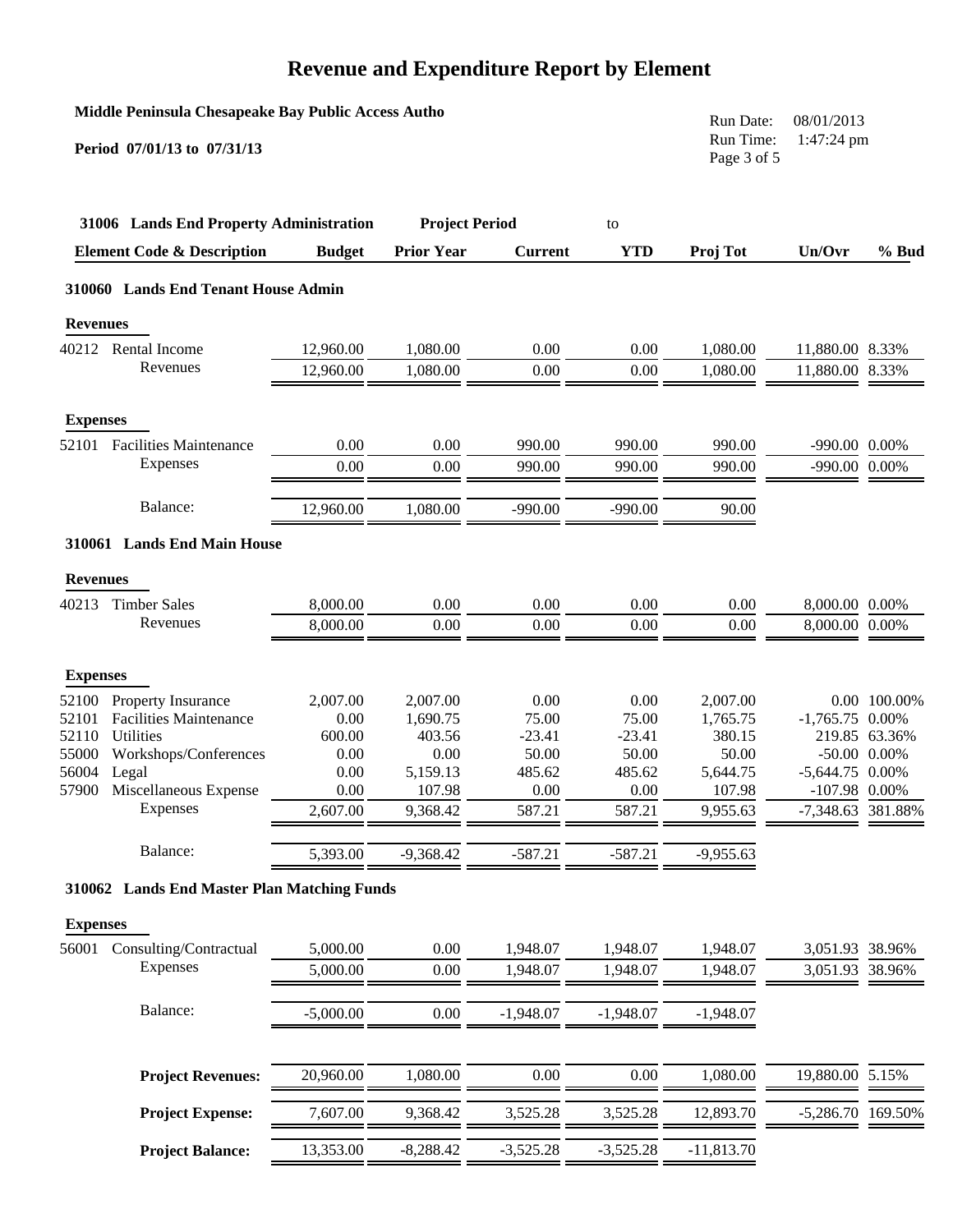|                           | Middle Peninsula Chesapeake Bay Public Access Autho<br>Period 07/01/13 to 07/31/13 |               |                   |                                                |            | Run Date:<br>Run Time:<br>Page 4 of 5 | 08/01/2013<br>1:47:24 pm |                |
|---------------------------|------------------------------------------------------------------------------------|---------------|-------------------|------------------------------------------------|------------|---------------------------------------|--------------------------|----------------|
|                           | 31007 Hall Property Administration                                                 |               |                   | <b>Project Period</b> 07/01/2013 to 06/30/2014 |            |                                       |                          |                |
|                           | <b>Element Code &amp; Description</b>                                              | <b>Budget</b> | <b>Prior Year</b> | <b>Current</b>                                 | <b>YTD</b> | <b>Proj Tot</b>                       | Un/Ovr                   | $%$ Bud        |
| 310070<br><b>Expenses</b> | <b>Hall Property Administration</b>                                                |               |                   |                                                |            |                                       |                          |                |
| 56004 Legal               |                                                                                    | 0.00          | 3,418.09          | 0.00                                           | 0.00       | 3,418.09                              | $-3,418.09$ 0.00%        |                |
|                           | Expenses                                                                           | 0.00          | 3,418.09          | 0.00                                           | 0.00       | 3,418.09                              | $-3,418.09$ 0.00%        |                |
|                           | Balance:                                                                           | 0.00          | $-3,418.09$       | 0.00                                           | 0.00       | $-3,418.09$                           |                          |                |
|                           | <b>Project Revenues:</b>                                                           | 0.00          | 0.00              | 0.00                                           | 0.00       | 0.00                                  |                          | $0.00\ 0.00\%$ |
|                           | <b>Project Expense:</b>                                                            | 0.00          | 3,418.09          | 0.00                                           | 0.00       | 3,418.09                              | $-3,418.09$ 0.00%        |                |
|                           | <b>Project Balance:</b>                                                            | 0.00          | $-3,418.09$       | 0.00                                           | 0.00       | $-3,418.09$                           |                          |                |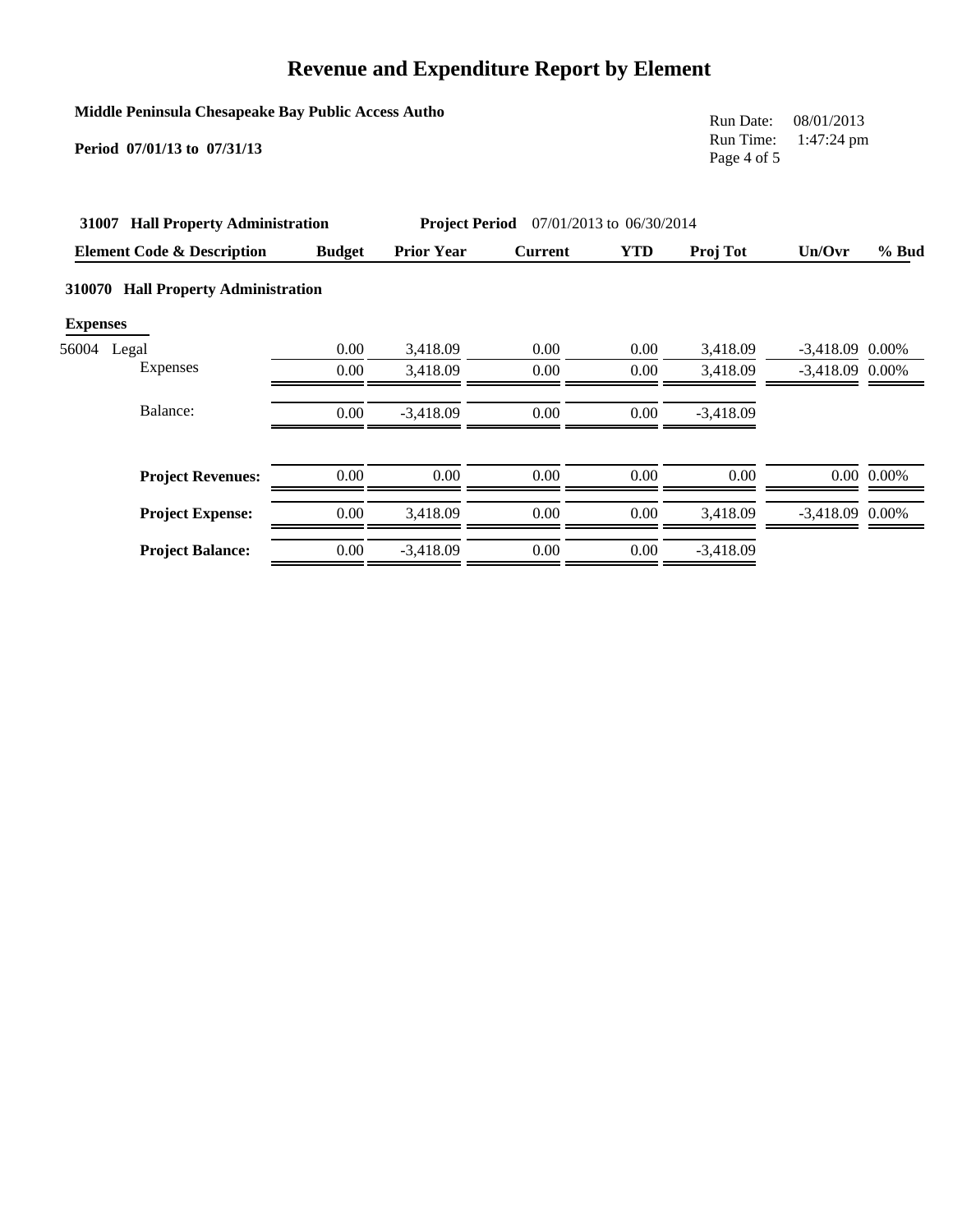## **Middle Peninsula Chesapeake Bay Public Access Autho**

**Period 07/01/13 to 07/31/13**

Run Date: 08/01/2013 Run Time: 1:47:24 pm Page 5 of 5

|                 | 32000 Perrin Wharf Improvements       |               |                   | <b>Project Period</b> 07/01/2013 to 09/30/2013 |            |           |                 |                   |
|-----------------|---------------------------------------|---------------|-------------------|------------------------------------------------|------------|-----------|-----------------|-------------------|
|                 | <b>Element Code &amp; Description</b> | <b>Budget</b> | <b>Prior Year</b> | <b>Current</b>                                 | <b>YTD</b> | Proj Tot  | Un/Ovr          | $%$ Bud           |
| <b>Revenues</b> |                                       |               |                   |                                                |            |           |                 |                   |
| 40000           | <b>Agency Matching Funds</b>          | 200.00        | 0.00              | 0.00                                           | 0.00       | 0.00      | 200.00 0.00%    |                   |
| 40100           | DEQ (CZM)                             | 6,000.00      | 0.00              | 0.00                                           | 0.00       | 0.00      | 6,000.00 0.00%  |                   |
|                 | Revenues                              | 6,200.00      | 0.00              | 0.00                                           | 0.00       | 0.00      | 6,200.00 0.00%  |                   |
|                 | Balance:                              | 6,200.00      | 0.00              | 0.00                                           | 0.00       | 0.00      |                 |                   |
|                 | 320001 Perrin Wharf Task #52          |               |                   |                                                |            |           |                 |                   |
| <b>Expenses</b> |                                       |               |                   |                                                |            |           |                 |                   |
| 56001           | Consulting/Contractual                | 0.00          | 0.00              | 168.42                                         | 168.42     | 168.42    | $-168.42$ 0.00% |                   |
| 56006           | Construction                          | 5,476.00      | 0.00              | 0.00                                           | 0.00       | 0.00      | 5,476.00 0.00%  |                   |
| 56007           | Fees & Permits                        | 0.00          | 0.00              | 95.00                                          | 95.00      | 95.00     |                 | $-95.00$ $0.00\%$ |
| 57900           | Miscellaneous Expense                 | 399.00        | 0.00              | 0.00                                           | 0.00       | 0.00      | 399.00 0.00%    |                   |
|                 | Expenses                              | 5,875.00      | 0.00              | 263.42                                         | 263.42     | 263.42    | 5,611.58 4.48%  |                   |
|                 | Balance:                              | $-5,875.00$   | 0.00              | $-263.42$                                      | $-263.42$  | $-263.42$ |                 |                   |
|                 | <b>Project Revenues:</b>              | 6,200.00      | 0.00              | 0.00                                           | 0.00       | 0.00      | 6,200.00 0.00%  |                   |
|                 | <b>Project Expense:</b>               | 5,875.00      | 0.00              | 263.42                                         | 263.42     | 263.42    | 5,611.58 4.48%  |                   |
|                 | <b>Project Balance:</b>               | 325.00        | 0.00              | $-263.42$                                      | $-263.42$  | $-263.42$ |                 |                   |
|                 | <b>Report Total:</b>                  |               |                   | 12,202.10                                      | 12,202.10  |           |                 |                   |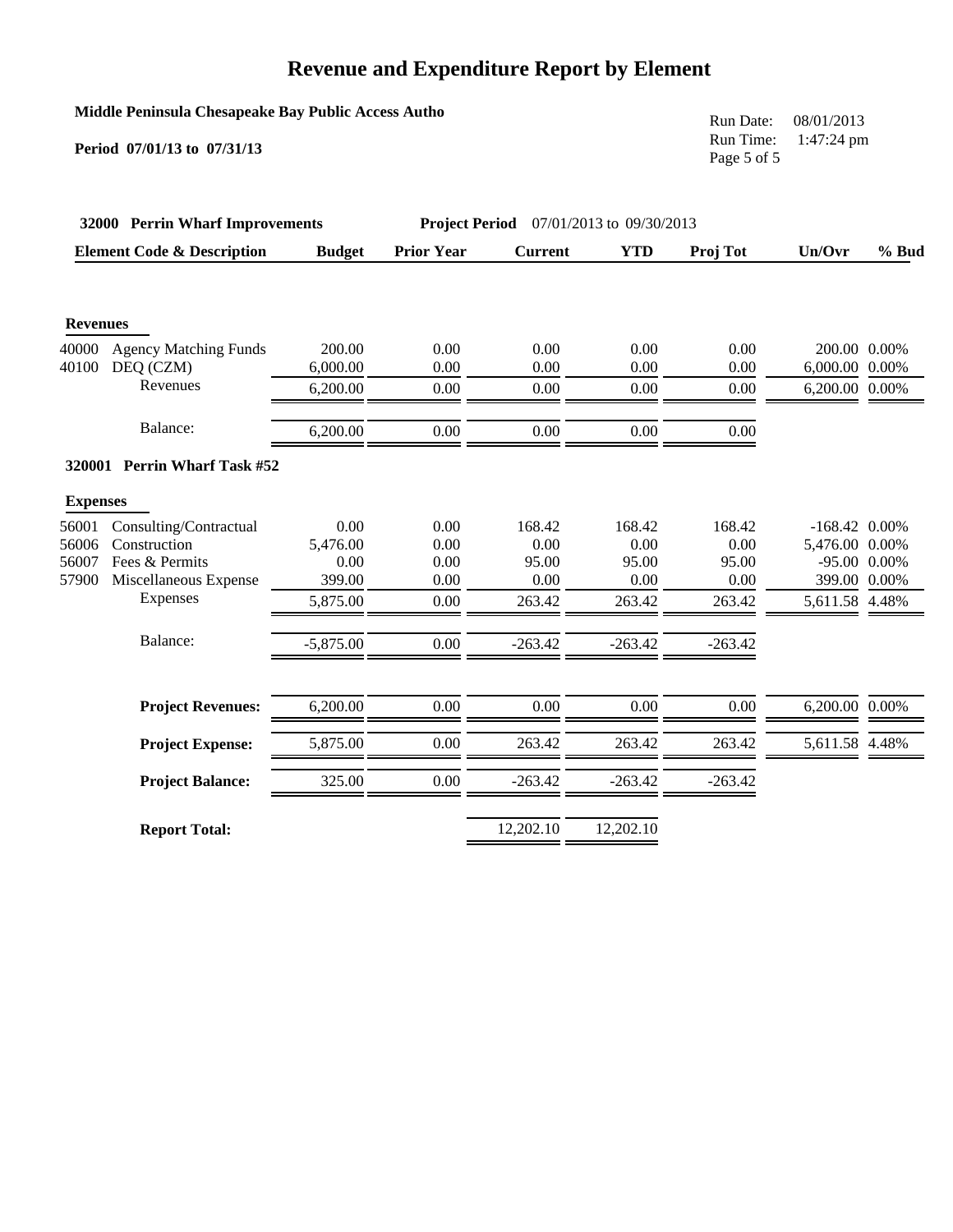## Mathews-Sloop Landing Subdivision 41 (4)

*<u>Chadow</u>* 

8.

Kights are

Я

600

88

# **<u>Bavon</u>** Mathews - Stuart 43A-5

ø

Image @ 2013 TerraMetrics Image © 2013 DigitalGlobe Data SIO, NOAA, U.S. Navy, NGA, GEBCO © 2013 Google

Imagery Date: 8/7/2011



37°19'46.30" N 76°17'16.54" W elev 3 ft eye alt 20502 ft O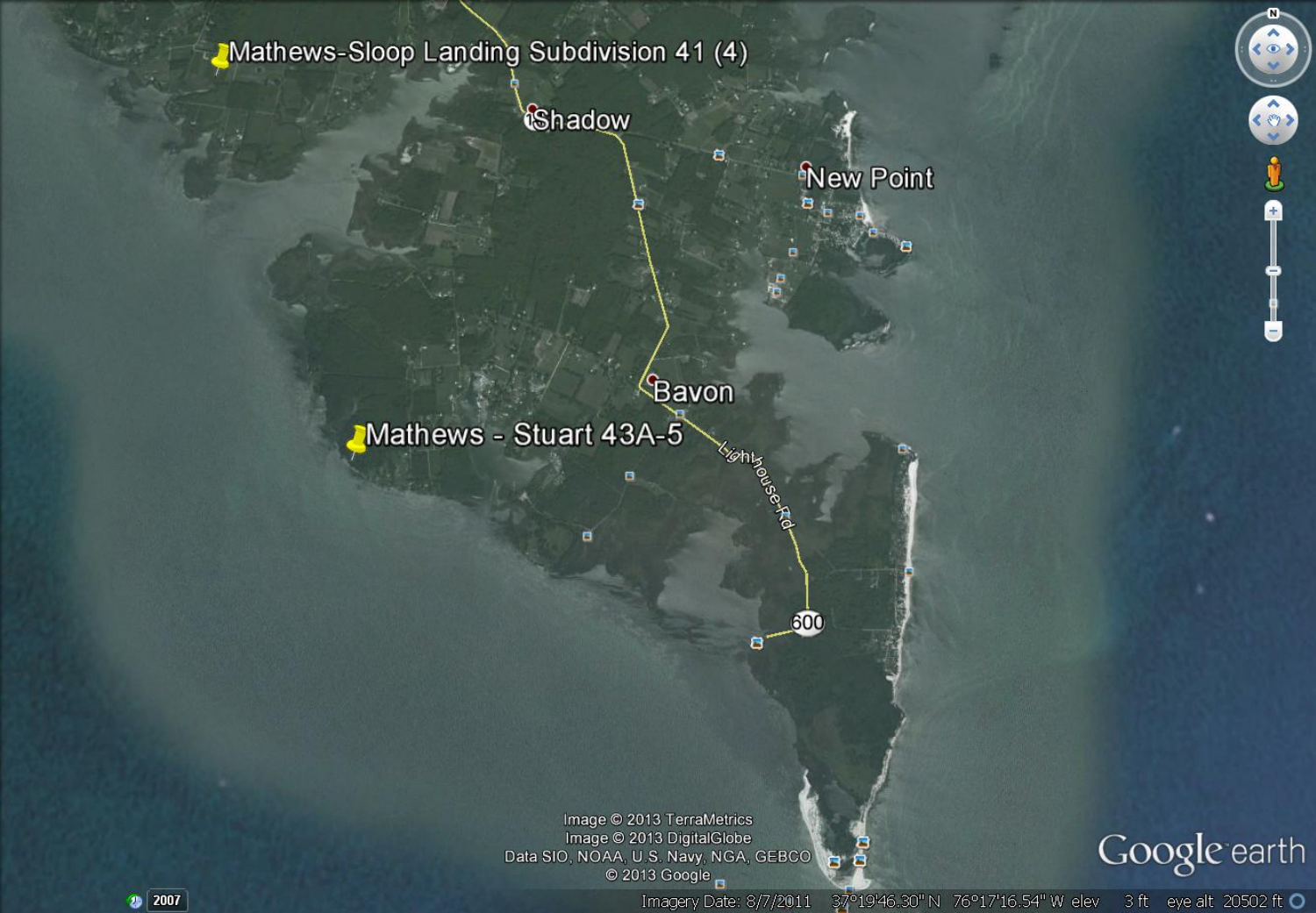## **APPRAISAL REPORT**

OF

Land Property at

TM#43 A 5, DUTCHMANS ROAD

PORT HAYWOOD, VA. 23138

#### AS OF:

07/08/2013

#### **PREPARED FOR:**

JAMES E.B. STUART, V. AND KELLY A.C. STUART 1855 FOX DOWNS LANE OILVILLE, VA. 23129

#### PREPARED BY:

Spencer Realty Of Virginia Ltd. Debra H. Spencer 3186 Ambrose Road Hayes, Va. 23072

 $\epsilon_{\rm i}$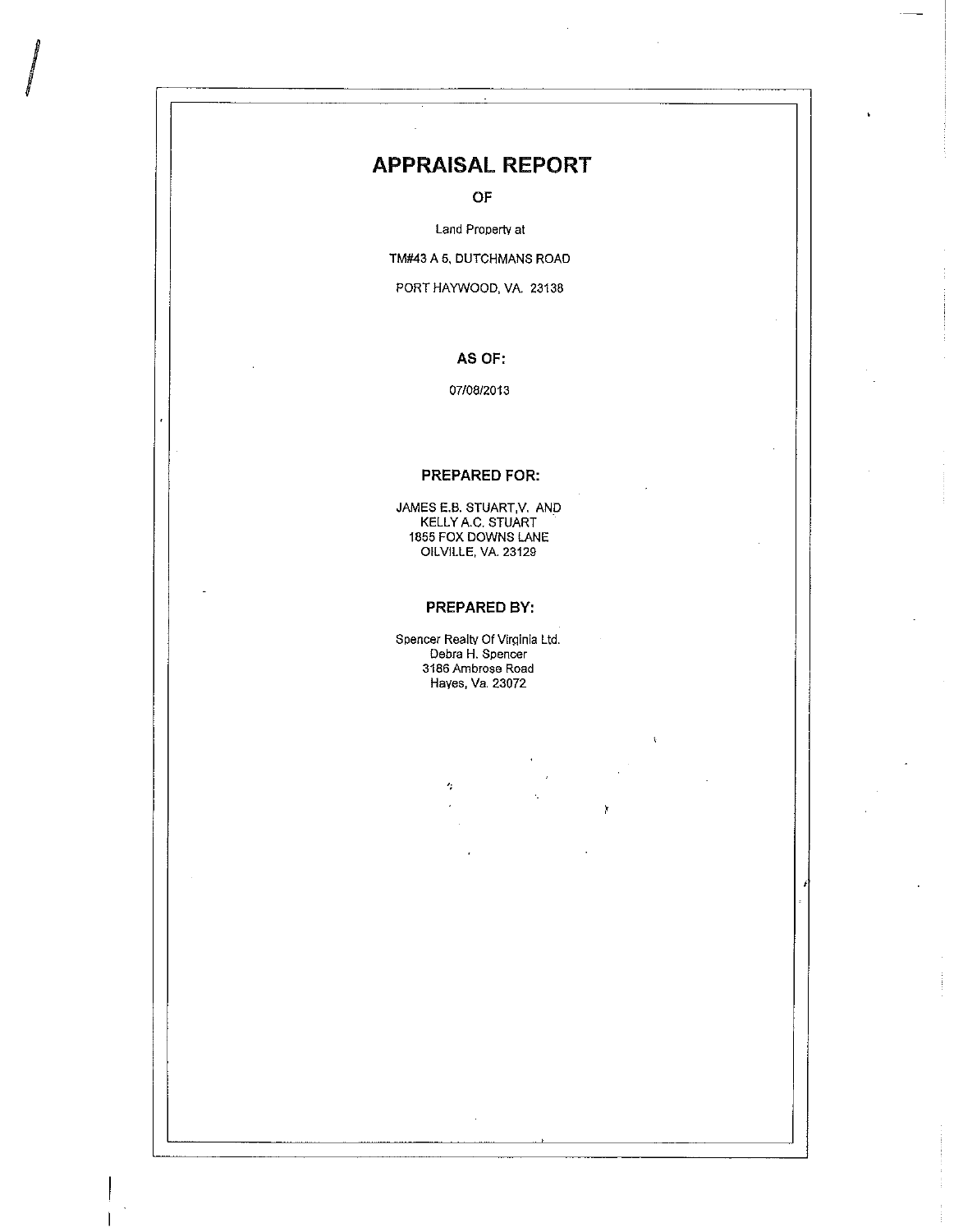| SPENCER REALTY OF VIRGINIA,LTD<br>2102-MVL<br>File No.                                                              |
|---------------------------------------------------------------------------------------------------------------------|
| Case No. N/A<br><b>CERTIFICATE OF VALUE</b><br>$\mathbf{1}$                                                         |
|                                                                                                                     |
|                                                                                                                     |
|                                                                                                                     |
| I have carefully inspected the property owned by                                                                    |
| JAMES E. B. STUART, V. AND KELLY A.C. STUART LIVING TRUST<br>('Owner'), located at                                  |
| <b>TM43 A 5, DUTCHMANS RD.</b>                                                                                      |
| PORT HAYWOOD, VA 23138<br>('Subject Property')                                                                      |
| and it is my considered opinion that the Fair Market Value* of the Subject Property, as of                          |
| the Date of Inspection, is                                                                                          |
|                                                                                                                     |
| 275,000<br>Ş                                                                                                        |
| I appraised the Subject Property in 'as is' condition as of the Date of Inspection, including, if any, wall-to-wall |
| carpeting, custom-made draperies, built-in appliances and fixtures.                                                 |
|                                                                                                                     |
| I hereby certify that I have no interest, actual or contemplated                                                    |
| In                                                                                                                  |
|                                                                                                                     |
| In the company that employs the Owner;                                                                              |
| In the Subject Property, including any business or family relationship<br><u>  X  </u>                              |
| with the Owner.                                                                                                     |
|                                                                                                                     |
| Appraiser (Type or Print) DEBRAH<br>SPEN-<br>CER                                                                    |
|                                                                                                                     |
| Appraiser (Signature)                                                                                               |
| Date of Inspection 07/08/2013                                                                                       |
|                                                                                                                     |
|                                                                                                                     |
|                                                                                                                     |
|                                                                                                                     |
| * 'Fair Market Value'                                                                                               |
|                                                                                                                     |
| 'The price at which a property would most probably sell if exposed to the market for a reasonable                   |
| period of time in an 'as is' condition, where payment is made in cash or its equivalent.'                           |
|                                                                                                                     |
|                                                                                                                     |

ŀ,  $\overline{\phantom{a}}$ 

 $\cdot$ 

 $\sim$ 

 $\ddot{\phantom{a}}$ 

 $\mathbf{1}$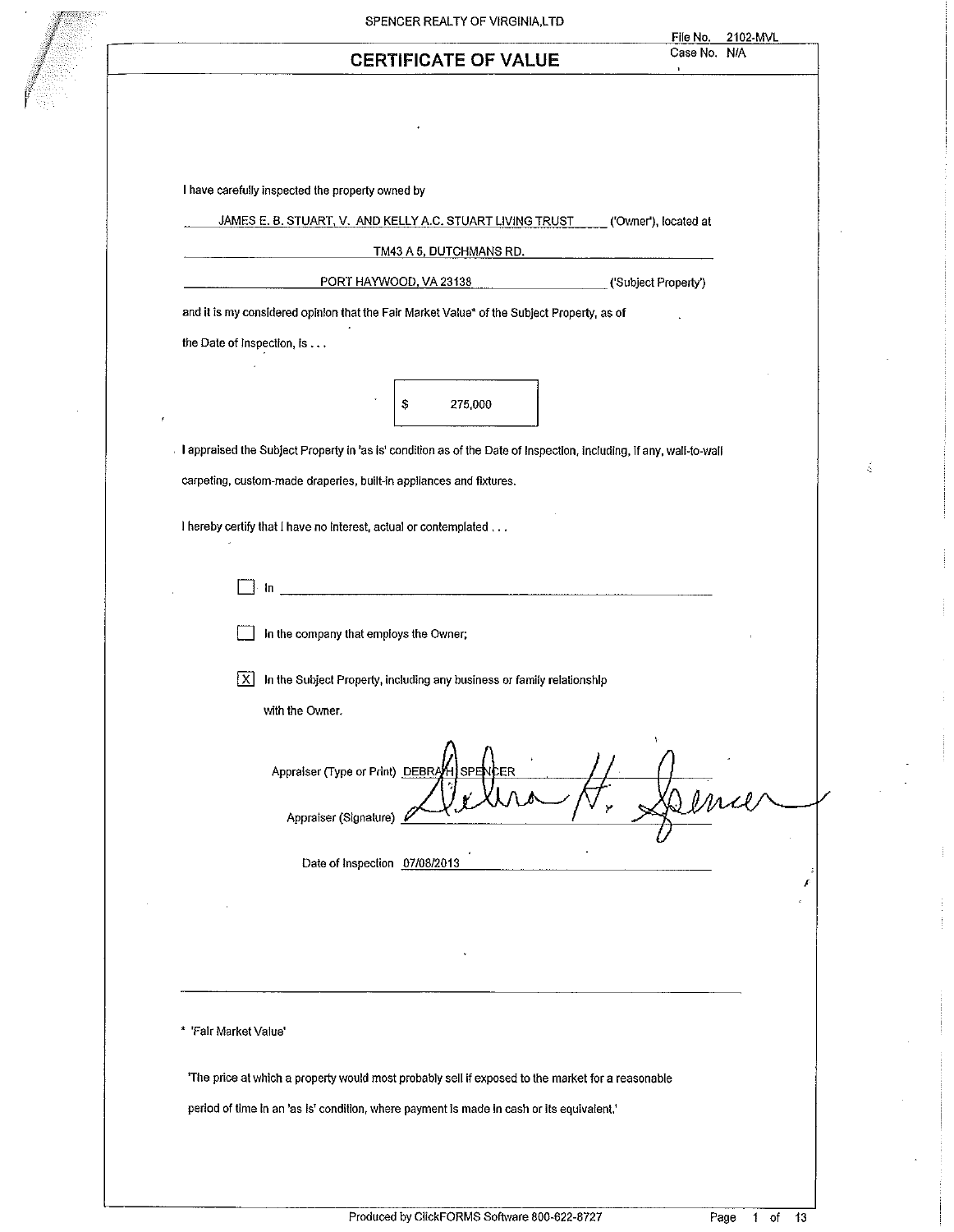|                                                                                                                                                                                                                                                    |                                                    |                  | LAND APPRAISAL REPORT                                                                               |                                                          | File No.                             | 2102-MVL                |                               |
|----------------------------------------------------------------------------------------------------------------------------------------------------------------------------------------------------------------------------------------------------|----------------------------------------------------|------------------|-----------------------------------------------------------------------------------------------------|----------------------------------------------------------|--------------------------------------|-------------------------|-------------------------------|
| Borrower N/A.                                                                                                                                                                                                                                      |                                                    | Census Tract     | 9514                                                                                                |                                                          | Case No. N/A<br>Map Reference        |                         | 43 A 5                        |
| Property Address TM43 A 5, DUTCHMANS RD.                                                                                                                                                                                                           |                                                    |                  |                                                                                                     |                                                          |                                      |                         |                               |
| City PORT HAYWOOD                                                                                                                                                                                                                                  | County                                             |                  | MATHEWS                                                                                             | State                                                    | VA Zip Code                          |                         | 23138                         |
| Legal Description DEED BOOK ID#120000404                                                                                                                                                                                                           |                                                    |                  |                                                                                                     |                                                          |                                      |                         |                               |
| Sale Price \$<br>N.A<br>Date of Sale                                                                                                                                                                                                               | N/A<br>Loan Term                                   | N/A              | yrs. Property Rights Appraised   X   Fee   Leasehold                                                |                                                          |                                      |                         | De Minimis PUD                |
| Actual Real Estate Taxes \$ 789.13/2013 (yr) Loan Charges to be paid by seller \$                                                                                                                                                                  |                                                    |                  | N/A Other Sales Concessions N/A                                                                     |                                                          |                                      |                         |                               |
| Lender/Client JAMES E.B. STUART, V.&KELLY A.C.STUART                                                                                                                                                                                               |                                                    |                  | Address 1855 FOX DOWNS LANE, OILVILLE, VA 23129-2216                                                |                                                          |                                      |                         |                               |
| Occupant<br>VACANT LAND<br>Aporaiser                                                                                                                                                                                                               | DEBRA H. SPENCER                                   |                  |                                                                                                     | Instructions to Appraiser APPRAISE MARKET VALUE "AS IS". |                                      |                         |                               |
| OWNERS: JAMES E.B. STUART, V. & KELLY A.C. STUART LIVING TRUST. TAX ASSESSMENT: \$167,900.<br>Location                                                                                                                                             |                                                    |                  |                                                                                                     |                                                          |                                      |                         |                               |
| Urban<br>Built Up<br>Over 75%                                                                                                                                                                                                                      | İ Suburban<br>X 25% to 75%                         | x.               | Rural                                                                                               |                                                          |                                      |                         | Good Avg. Fair Poor           |
| Growth Rate<br>Fully Dev.<br>Rapid                                                                                                                                                                                                                 | $X$ Steady                                         |                  | Under 25%<br>Slow                                                                                   | Employment Stability<br>Convenience to Employment        |                                      | $\times$<br>x           |                               |
| Property Values<br>Increasing                                                                                                                                                                                                                      | X   Stable                                         |                  | Declining                                                                                           | Convenience to Shopping                                  |                                      | x                       |                               |
| Demand/Supply<br>Shortage                                                                                                                                                                                                                          | X   In Balance                                     |                  | Oversupply                                                                                          | Convenience to Schools                                   |                                      | $\overline{\mathsf{x}}$ |                               |
| Marketing Time<br>Under 3 Mos                                                                                                                                                                                                                      | 13-6 Mos.                                          |                  | $\overline{X}$ Over 6 Mos.                                                                          | Adequacy of Public Transportation                        |                                      | x                       |                               |
| Present Land Use_60_%1 Family _0_%2-4 Family _0_% Apts _0_% Condo _10_% Commercial                                                                                                                                                                 |                                                    |                  |                                                                                                     | Recreational Facilities                                  |                                      | $\overline{\mathsf{x}}$ |                               |
| 5 %Industrial 0 % Vacant 25 % FARMS                                                                                                                                                                                                                |                                                    |                  |                                                                                                     | Adequacy of Utilities                                    |                                      | $\overline{\mathsf{x}}$ |                               |
| Change In Present Land Use<br>$X$ Not Likely                                                                                                                                                                                                       | $\Box$ Likely(*)                                   |                  | Taking Place (*)                                                                                    | Property of Compatibility                                |                                      | $\overline{\mathsf{x}}$ |                               |
| $(*)$ From                                                                                                                                                                                                                                         | N/A                                                | $\mathbf{I}$ o   | N/A                                                                                                 | Protection from Detrimental Conditions                   |                                      | $\overline{\mathsf{x}}$ |                               |
| $X$ Owner<br>Predominate Occupancy                                                                                                                                                                                                                 | Tenant                                             |                  | % Vacant                                                                                            | Police and Fire Protection                               |                                      | $\overline{\mathsf{x}}$ |                               |
| Single Family Price Range<br>$\mathsf{s}$                                                                                                                                                                                                          | 100,000 to \$ 700,000 Predominant Value \$ 375,000 |                  |                                                                                                     | General Appearance of Properties                         |                                      | $\overline{\mathsf{x}}$ |                               |
| Single Family Age                                                                                                                                                                                                                                  | NEW yrsito 100+ yrs. Predominant Age               |                  | 25<br>YfS                                                                                           | Appeal to Market                                         |                                      | $\overline{\mathsf{x}}$ |                               |
| Comments including those factors, favorable or unfavorable, affecting marketability (e.g. public parks, schools, view, nolse): THE SUBJECT IS LOCATED IN MATHEWS                                                                                   |                                                    |                  |                                                                                                     |                                                          |                                      |                         |                               |
| COUNTY ON MOBJACK BAY APPROXIMATELY 9+/-MILES MATHEWS COURT HOUSE AND LOCAL GOVERNMENT CENTER. THE COURT HOUSE                                                                                                                                     |                                                    |                  |                                                                                                     |                                                          |                                      |                         |                               |
| AREA HAS ESSENTIAL SERVICES INCLUDING PUBLIC SCHOOLS, MEDICAL CARE, SHOPPING, RESTAURANTS, LODGING, VARIOUS BUSINESSES.                                                                                                                            |                                                    |                  |                                                                                                     |                                                          |                                      |                         |                               |
| THE SUBJECT COMMUNITY IS CHARACTERIZED AS A RURAL RESIDENTIAL AND WATERFRONT COMMUNITY. THERE ARE (SEE ADDENDUM 1)                                                                                                                                 |                                                    |                  |                                                                                                     |                                                          |                                      |                         |                               |
| Dimensions 5.25 ACRES                                                                                                                                                                                                                              |                                                    |                  |                                                                                                     | <b>5 25 ACRES</b>                                        |                                      | Corner Lot              |                               |
| Zoning Classification RU-RURAL AND R1- WATERFRONT RESIDENTIAL                                                                                                                                                                                      |                                                    |                  | Present Improvements   X do                                                                         |                                                          | do not conform to zoning regulations |                         |                               |
| Highest and best use $\boxed{X}$ Present use [<br>Other (specify)                                                                                                                                                                                  |                                                    |                  |                                                                                                     |                                                          |                                      |                         |                               |
| Public<br>Other (Describe)<br>x<br>Elec.                                                                                                                                                                                                           | OFF SITE IMPROVEMENTS                              |                  | Topo LEVEL - SLOPE TO REAR<br>Street Access   X   Public     Private Size TYPICAL FOR AREA          |                                                          |                                      |                         |                               |
| Gas<br>PRIVATE<br>Surface                                                                                                                                                                                                                          | ASPHALT                                            |                  | Shape IRREGULAR - SEE COPY OF PLAT OF SURVEY IN APPRAISAL                                           |                                                          |                                      |                         |                               |
| Water<br>WATER WELL                                                                                                                                                                                                                                |                                                    |                  | Maintenance X Public Private View WOODED/WATERFRONT/GOOD (MOBJACK BAY)                              |                                                          |                                      |                         |                               |
| SEPTIC SYSTEM<br>San. Sewer                                                                                                                                                                                                                        | Storm Sewer<br>Curb/Gutter                         |                  | Drainage APPEARS ADEQUATE                                                                           |                                                          |                                      |                         |                               |
| Underground Elect & Tel.<br>Sidewalk                                                                                                                                                                                                               |                                                    |                  | Street Lights   is the property located in a HUD identified Special Flood Hazard Area? [ No X   Yes |                                                          |                                      |                         |                               |
| Comments (favorable or unfavorable including any apparent adverse easements, encroachments or other adverse conditions): FEMA PANEL#510096 0130D; ZONE: AE                                                                                         |                                                    |                  |                                                                                                     |                                                          |                                      |                         |                               |
| MAP DATE: 11/16/2007. NOTE: FEMA ZONE DETERMINED BY PLAT OF SURVEY. THERE WERE NO ADVERSE CONDITIONS OF ENCROACHMENTS                                                                                                                              |                                                    |                  |                                                                                                     |                                                          |                                      |                         |                               |
| FOUND IN VISUAL INSPECTION. TYPICAL UTILITY EASEMENTS, WHICH DO NOT ADVERSELY AFFECT MARKETABILITY.                                                                                                                                                |                                                    |                  |                                                                                                     |                                                          |                                      |                         |                               |
|                                                                                                                                                                                                                                                    |                                                    |                  |                                                                                                     |                                                          |                                      |                         |                               |
| The undersigned has recited three recent sales of properties most similar and proximate to subject and has considered these in the market analysis. The description includes a dollar adjustment reflecting market reaction to<br>SUBJECT PROPERTY | COMPARABLE NO.1                                    |                  |                                                                                                     | COMPARABLE NO.2                                          |                                      | COMPARABLE NO.3         |                               |
| Address<br>TM43 A 5, DUTCHMANS RD.                                                                                                                                                                                                                 | TM17 13 B, LILLYS NECK RD.                         |                  |                                                                                                     | TM25-28-2, SANDBERG LN.                                  | TM11 A 22C,HUNLEYS COVE LN           |                         |                               |
| PORT HAYWOOD, VA 23138                                                                                                                                                                                                                             | DIGGS, VA 23045                                    |                  | CARDINAL, VA 23025                                                                                  |                                                          | MATHEWS, VA 23109                    |                         |                               |
| Proximity to Subject                                                                                                                                                                                                                               | 8.88 miles N                                       |                  |                                                                                                     | 6.90 miles NW                                            |                                      | 10.85 miles N           |                               |
| Sales Price<br>T<br>\$<br>N/A                                                                                                                                                                                                                      | S                                                  | 257,500          |                                                                                                     | 273,000<br>\$                                            | ¥,                                   |                         | 300,000                       |
| Price /PER SFHS* S<br>N/A                                                                                                                                                                                                                          |                                                    | 257,500          |                                                                                                     | 273,000                                                  |                                      |                         | 300,000                       |
| Data Source<br><b>INSPECTION/PR</b>                                                                                                                                                                                                                |                                                    |                  | INSPECTION/PR/MLS-DOM=1340 INSPECTION/PR/MLS-DOM=123 INSPECTION/PR/MLS-DOM=370                      |                                                          |                                      |                         |                               |
| Date of Sale and<br><b>DESCRIPTION</b><br>Time Adjustment<br>ΝA                                                                                                                                                                                    | DESCRIPTION<br>04/22/2013                          | Advstment<br>-0- | <b>DESCRIPTION</b><br>12/03/2012                                                                    | Adjustment<br>-0-                                        | DESCRIPTION                          |                         | Adjustment                    |
| Location<br><b>MATHEWS</b>                                                                                                                                                                                                                         | <b>MATHEWS</b>                                     | $-0-$            | <b>MATHEWS</b>                                                                                      | y<br>-0-                                                 | 11/01/2012<br><b>MATHEWS</b>         |                         | -0                            |
| Site/View<br><b>WD/WATERFRONT</b>                                                                                                                                                                                                                  | <b>WD/WATERFRONT</b>                               | -04              | <b>WD/WATERFRONT</b>                                                                                |                                                          | -0- WD/WATERFRONT                    |                         |                               |
| <b>SITE/SIZE</b><br><b>5.25 ACRES</b>                                                                                                                                                                                                              | 4.80 ACRES                                         | $+2,300$         | 1.70 ACRE                                                                                           | $+17,800$                                                | <b>1.59 ACRE</b>                     |                         | -0-<br>$-10,000$<br>$+18,300$ |
| SITE IMPROVE-<br><b>WELL AND SEPTIC</b>                                                                                                                                                                                                            | <b>WELL AND SEPTIC</b>                             | -01              | <b>WELL AND SEPTIC</b>                                                                              | -0-                                                      | <b>WELL AND SEPTIC</b>               |                         |                               |
| MENTS.<br><b>SYSTEM PERMITS</b>                                                                                                                                                                                                                    | <b>SYSTEM PERMITS</b>                              | -04              | <b>SYSTEM PERMITS</b>                                                                               | -0-                                                      | <b>SYSTEM PERMITS</b>                |                         | -0-<br>-0-                    |
| <b>AMENITIES</b><br><b>NONE</b>                                                                                                                                                                                                                    | <b>NONE</b>                                        | -04              | <b>PIER/FENCE/SHED</b>                                                                              | $-20,000$                                                | <b>NONE</b>                          |                         |                               |
| Sales or Financing<br>N/A                                                                                                                                                                                                                          | CONV.                                              | -0-              | CONV.                                                                                               | -0-                                                      | CONV.                                |                         | -0<br>$-0$                    |
| Concessions<br>N.A                                                                                                                                                                                                                                 | <b>NONE KNOWN</b>                                  | -04              | <b>NONE KNOWN</b>                                                                                   | -0-                                                      | <b>NONE KNOWN</b>                    |                         | -0-                           |
| Net Adj. (Total)                                                                                                                                                                                                                                   | X   Plus  <br> Minus <br>-5                        | 2.300            | Plus X Minus \$                                                                                     | $-2,200$                                                 | X Plus                               | Minus  S                | 8,300                         |
| Indicated Value<br>Net≂1%<br>of Subject                                                                                                                                                                                                            |                                                    |                  | Net=-1%                                                                                             |                                                          | Net=3%                               |                         |                               |
| Gross=1%                                                                                                                                                                                                                                           |                                                    |                  | \$ 259,800 Gross=14%                                                                                | s.                                                       | 270,800 Gross=9%                     | S                       | 308,300                       |
| Comments on Market Data THE COMPARABLES SELECTED MOST CLEARLY RESEMBLED THE SUBJECT PROPERTY IN SIZE, APPEAL AND LOCATION.<br>NO OTHER COMPARABLE SALES WERE FOUND IN THE SEARCH SIMILAR TO THE SUBJECT APPRAISED. (SEE ADDENDUM 5 FOR COMMENTS)   |                                                    |                  |                                                                                                     |                                                          |                                      |                         |                               |
|                                                                                                                                                                                                                                                    |                                                    |                  |                                                                                                     |                                                          |                                      |                         |                               |
| Comments and Conditions of Appraisal: ALL ASSUMPTIONS AND LIMITING CONDITIONS APPLY.                                                                                                                                                               |                                                    |                  |                                                                                                     |                                                          |                                      |                         |                               |
|                                                                                                                                                                                                                                                    |                                                    |                  |                                                                                                     |                                                          |                                      |                         |                               |
|                                                                                                                                                                                                                                                    |                                                    |                  |                                                                                                     |                                                          |                                      |                         |                               |
| ALL WEIGHT WAS PLACED ON THE MARKET DATA ANALYSIS. THIS IS A SUMMARY APPRAISAL IN WHICH ALL DATA AND<br>Final Reconciliation:                                                                                                                      |                                                    |                  |                                                                                                     |                                                          |                                      |                         |                               |
| DETAILS OF THIS APPRAISAL ARE FOUND IN APPRAISER SFILE. WEIGHTED AVERAGE = \$275,000.                                                                                                                                                              |                                                    |                  |                                                                                                     |                                                          |                                      |                         |                               |
|                                                                                                                                                                                                                                                    |                                                    |                  |                                                                                                     |                                                          |                                      |                         |                               |
| I ESTIMATE THE MARKET VALVE AS DEFINED, OF SYBLECT PROPERTY                                                                                                                                                                                        |                                                    | AS OF            | 07/08/2013                                                                                          |                                                          | to be \$                             | 275,000                 |                               |
| (e\aj                                                                                                                                                                                                                                              |                                                    |                  | Reliev Aperase (11 applicable)                                                                      |                                                          |                                      |                         |                               |
| Appraiser(s)                                                                                                                                                                                                                                       |                                                    | Did              | Did Not Physically                                                                                  |                                                          |                                      |                         |                               |
| DEBRA H. SPENCER<br>Date Report Signed                                                                                                                                                                                                             |                                                    |                  | Inspect Property                                                                                    |                                                          |                                      |                         |                               |
| 07/08/2013<br>State Certification #<br>4001 002248                                                                                                                                                                                                 |                                                    |                  | Date Report Signed                                                                                  |                                                          |                                      |                         |                               |
| Or State License #<br>4008 000876 (BUS.REG.#)                                                                                                                                                                                                      | State VA.<br>State VA.                             |                  | State Certification #<br>Or State License #                                                         |                                                          |                                      |                         | State                         |
| Expiration Date of License or Certification                                                                                                                                                                                                        | 12/31/2013                                         |                  | Expiration Date of License or Certification<br>Produced by ClickFORMS Software 800-622-8727         |                                                          |                                      |                         | State                         |

SPENCER REALTY OF VIRGINIA, LTD

 $\frac{d}{dt}$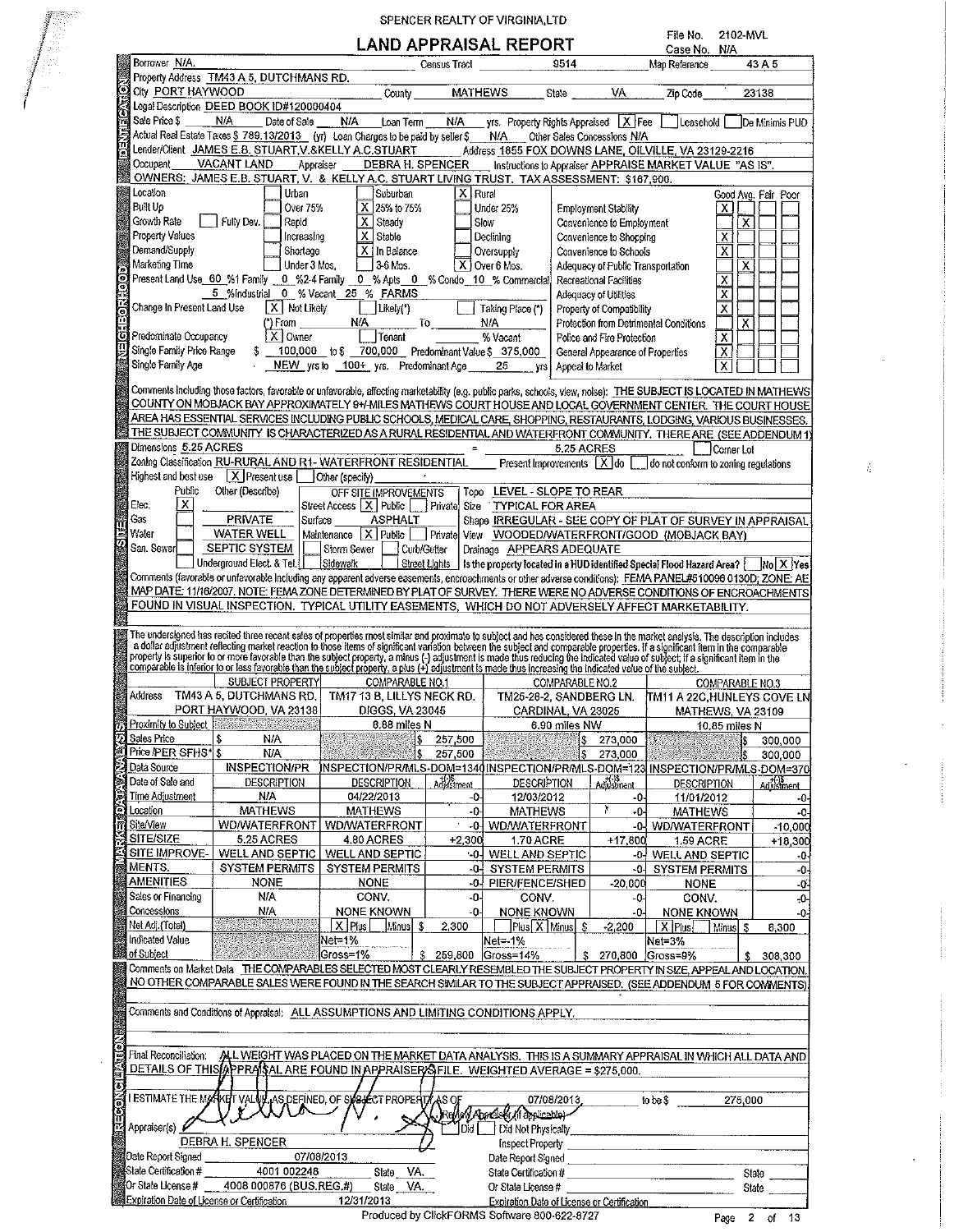#### SPENCER REALTY OF VIRGINIA LTD EXTRA COMPARABLES 4-5-6

File No. 2102-MVL Case No. N/A

| NIA.<br>Borrower                         |                   |          |                        |       |                                |          |                             |
|------------------------------------------|-------------------|----------|------------------------|-------|--------------------------------|----------|-----------------------------|
| Property Address TM43 A 5, DUTCHMANS RD. |                   |          |                        |       |                                |          |                             |
| City                                     | 1HAYMMOOD<br>PORT | County   | <b>MATHEWS</b>         | State | VI                             | Zio Code | 23138                       |
| Lender/Client                            | JAMES E.B.        | '.&KELL' | Address<br>. C. STHAPT |       | 1855 FOX DOWNS LANE, OILVILLE, |          | VA 23129-2216<br>---------- |

The undersigned has recited three recent sales of properties most similar and proximate to subject and has considered these in the market analysis. The description includes a dollar adjustment reflecting market reaction to those items of significant variation between the subject and comparable properties. If a significant item in the comparable property is superior to or more favorable than the subject property, a minus (-) adjustment is made thus reducing the indicated value of subject; if a significant item in the comparable is inferior to or less favorable than the subject property, a plus (+) adjustment is made thus increasing the indicated value of the subject. SUBJECT PROPERTY COMPARABLE NO. 4 COMPARABLE NO. 5 COMPARABLE NO. 6 TM36 A 164, PINEY POINT RD. M29 A 215B, WILLIAMS WHARF Address TM43 A 5, DUTCHMANS RD. TM24 1 1, N RIVER RD. PORT HAYWOOD, VA 23138 **PEARY, VA 23130** PORT HAYWOOD, VA 23138 **NORTH, VA 23128** 5.68 miles NE 5.92 miles N 8.27 miles NW Proximity to Subject 249,000 299,900 315,000 Sales Price N/A ls. İ\$. Price PER SFHS\* 249,000 299.900 315,000 N/A 1\$ **INSPECTION/PR** INSPECTION/PR/MLS DOM=211 INSPECTION/PR/MLS-DOM=913 INSPECTION/PR/MLS-DOM=869 Data Source: Date of Sale and **DESCRIPTION DESCRIPTION** دr-)\*<br>Adjustment **DESCRIPTION** Adjustment **DESCRIPTION** Adjustment **Time Adjustment ACTIVE/LISTING ACTIVE/LISTING PENDING/LISTING**  $-0$ N/A  $-0$  $\overline{0}$ Location **MATHEWS MATHEWS**  $-0$ **MATHEWS** -0 **MATHEWS** -0 **WD/WATERFRONT WD/WATERFRONT** -0-**WD/WATERFRONT** -25,000 WD/WATERFRONT -0 Site/View SITE/SIZE  $+12,700$ 5.23 ACRES 8.30 ACRES  $-15,300$ 5.25 ACRES 2.71 ACRES -0 SITE IMPROVE **WELL AND SEPTIC WELL AND SEPTIC** -0 WELL AND SEPTIC WELL AND SEPTIC  $-0<sub>1</sub>$ -0 MENTS. **SYSTEM PERMITS SYSTEM PERMITS**  $-0-$ **SYSTEM PERMITS** -0-**SYSTEM PERMITS**  $-0$  $-20,000$ **AMENITIES NONE NONE** -0 **NONE** -0-**PIER/FENCE/SHED ACTIVE/LISTING ACTIVE/LISTING** -0-**PENDING/LISTING**  $-0$ N/A  $-0$ Sales or Financing NONE KNOWN NONE KNOWN NONE KNOWN Concessions N/A  $-0 -0 -9$  $Plus$   $\overline{X}$  Minus \$ Net Adj.(Total)  $\overline{X}$  Plus 12,700  $\log X$  Minus  $-25,000$  $-35,300$ Minus  ${\mathbb S}$ \$ Indicated Value Net=5% Net=-8% Net=-11% 274.900 of Subject Gross=5% 261,700 Gross=8% Gross=11% 279,700 Comments on Market Data SEE ADDENDUM 5 FOR COMMENTS.

ź.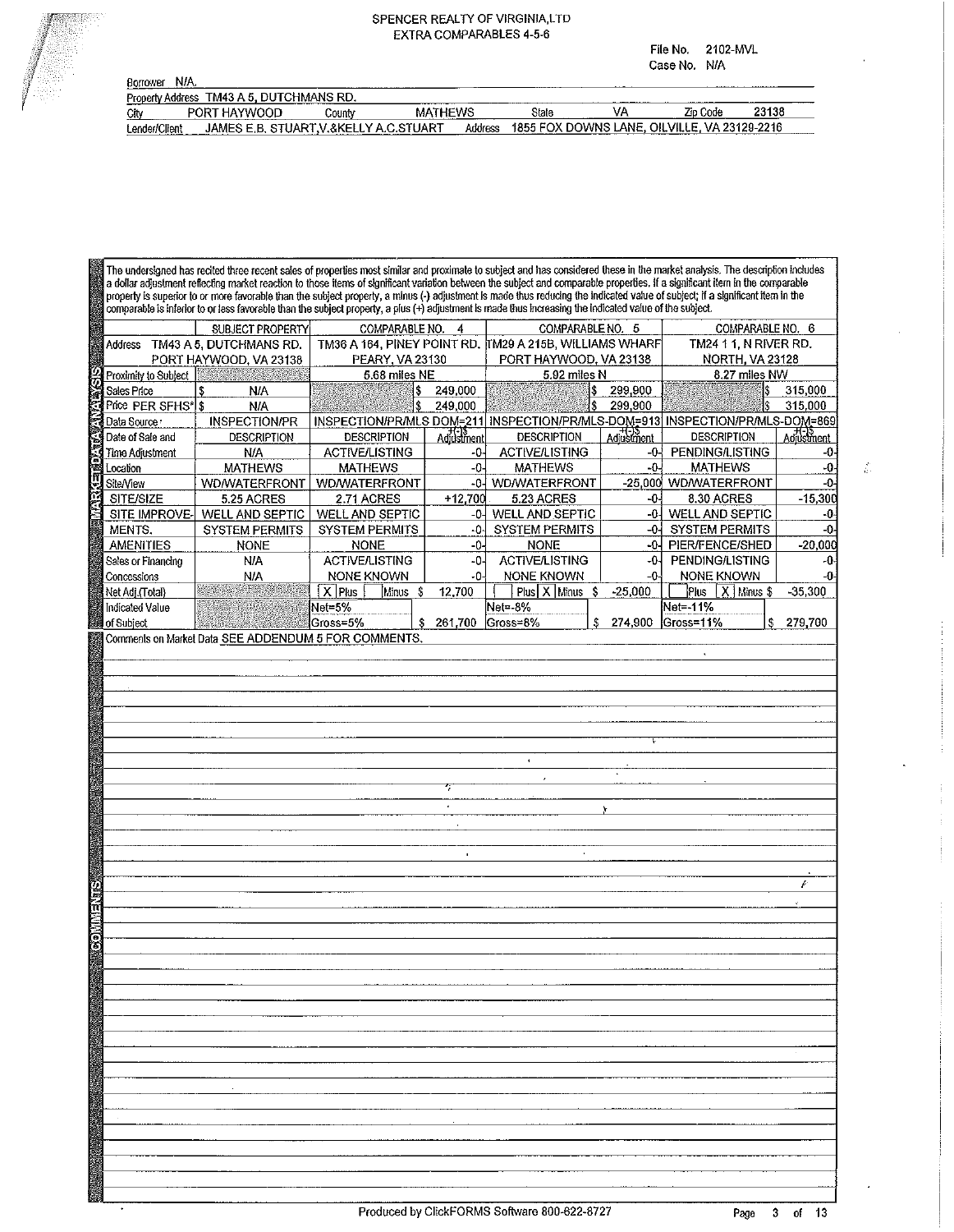PLAT OF SURVEY

File No. 2102-MVL Case No. N/A

 $\hat{\psi}$ 



Produced by ClickFORMS Software 800-622-8727

 $5$  of 13 Page